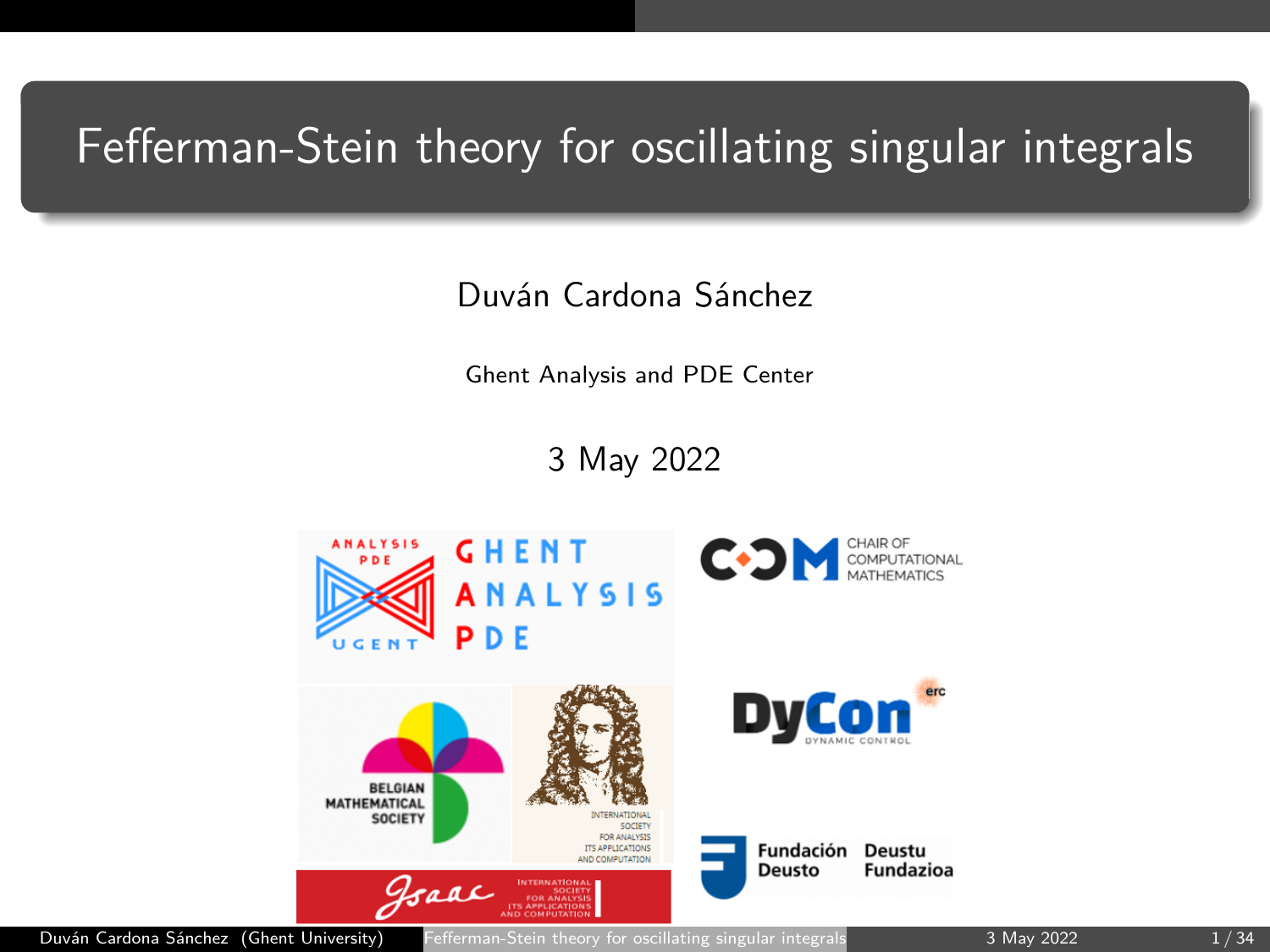- <span id="page-1-0"></span>**[Motivations](#page-3-0)**
- <sup>3</sup> [Fundamental theorem of singular integrals](#page-10-0)
- <sup>4</sup> [Applications to elliptic regularity](#page-13-0)
- <sup>5</sup> [Oscillating singular integrals](#page-16-0)
- [Applications to the wave equation for the fractional Laplacian](#page-19-0) [\(pseudo-differential operators\)](#page-19-0)
- <sup>7</sup> [Necessary and sufficient conditions for the wave equation \(Fourier integral](#page-26-0) [operators\)](#page-26-0)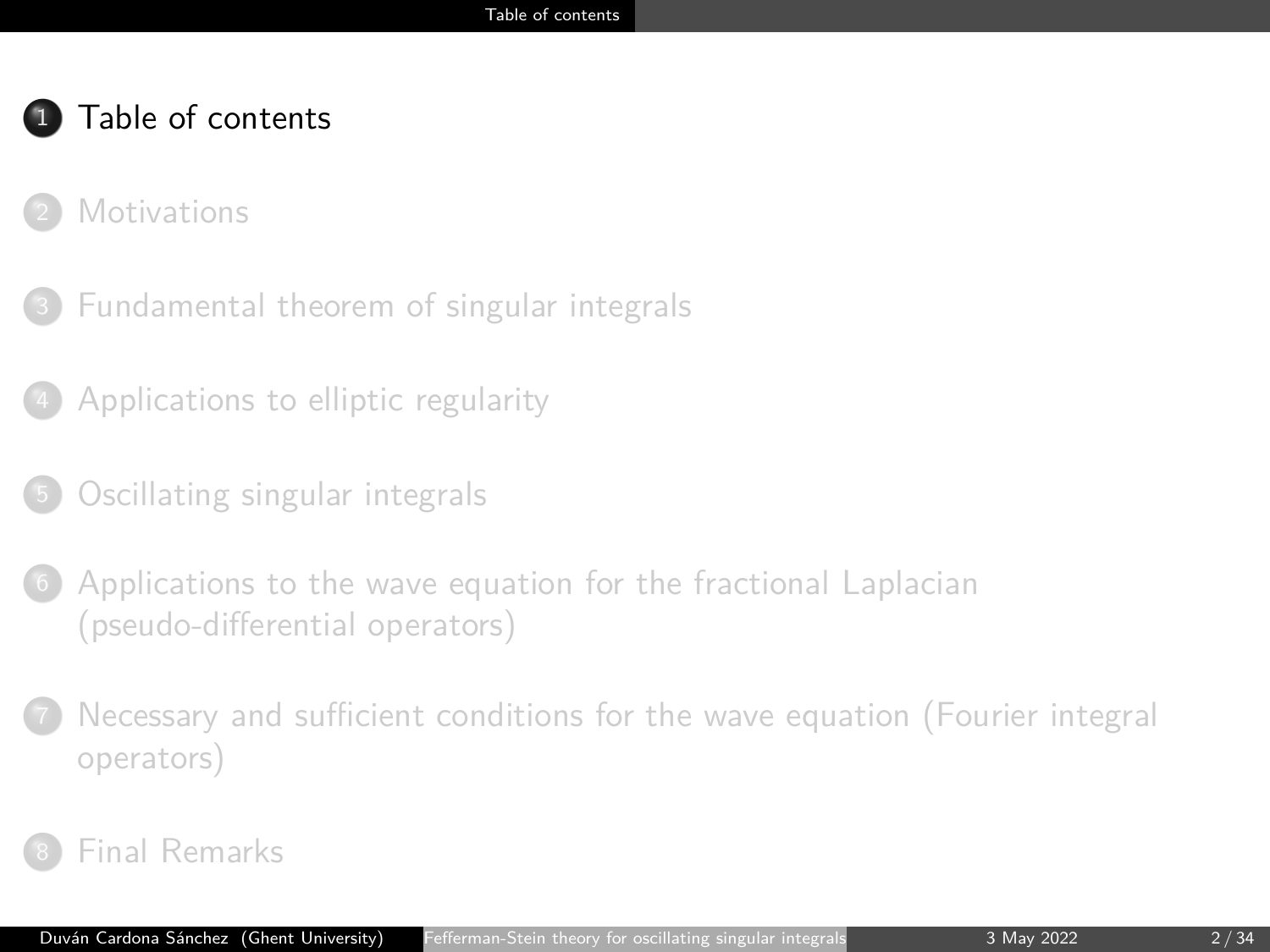- **•** Motivation
- Fundamental theorem of singular integrals
- Applications to elliptic regularity
- Oscillating singular integrals
- Applications to the wave equation for the fractional Laplacian (pseudo-differential operators)
- Necessary and sufficient conditions for a-priori-estimates for the wave equation (Fourier integral operators)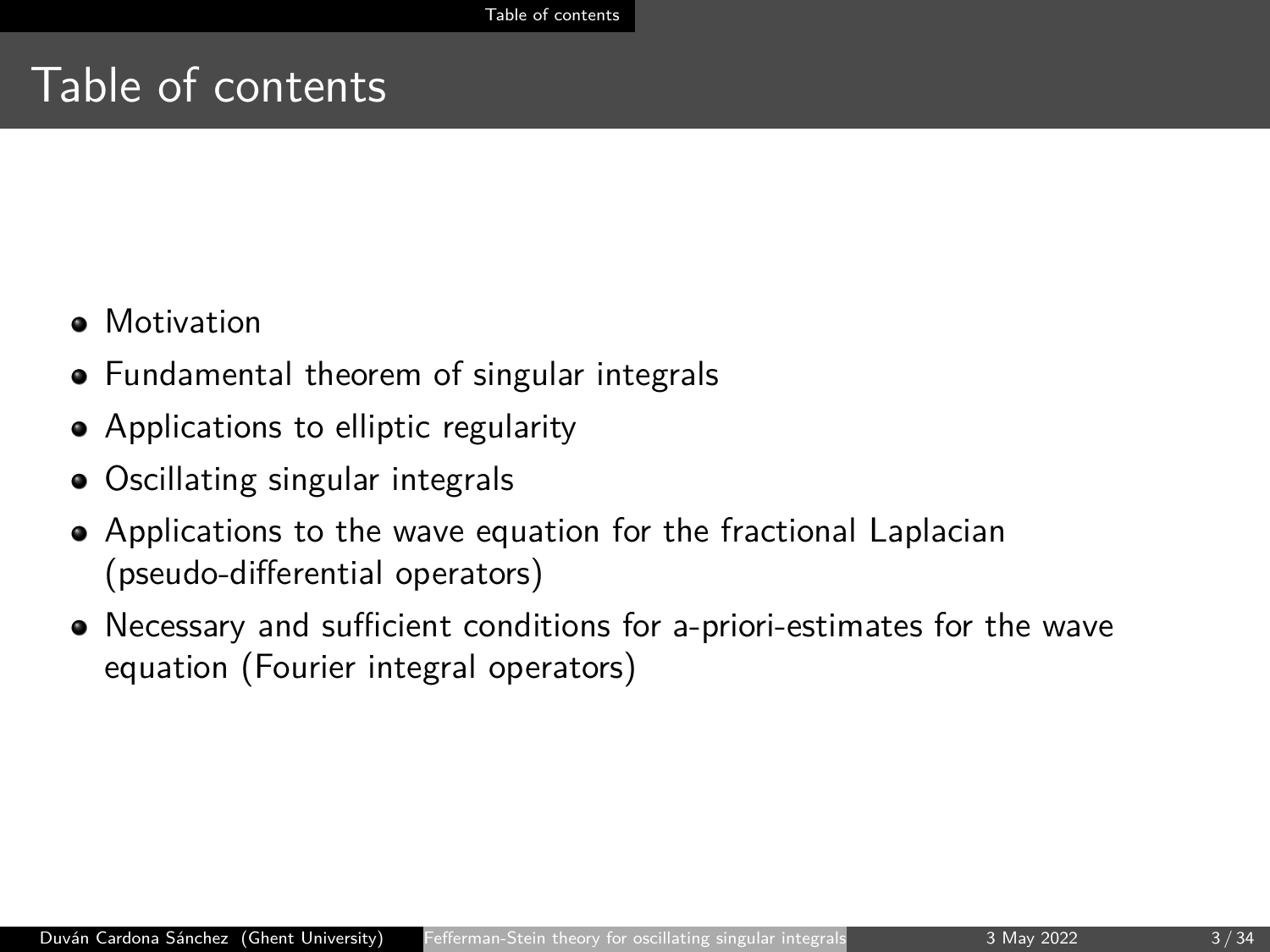## <span id="page-3-0"></span><sup>2</sup> [Motivations](#page-3-0)

- <sup>3</sup> [Fundamental theorem of singular integrals](#page-10-0)
- <sup>4</sup> [Applications to elliptic regularity](#page-13-0)
- <sup>5</sup> [Oscillating singular integrals](#page-16-0)
- [Applications to the wave equation for the fractional Laplacian](#page-19-0) [\(pseudo-differential operators\)](#page-19-0)
- <sup>7</sup> [Necessary and sufficient conditions for the wave equation \(Fourier integral](#page-26-0) [operators\)](#page-26-0)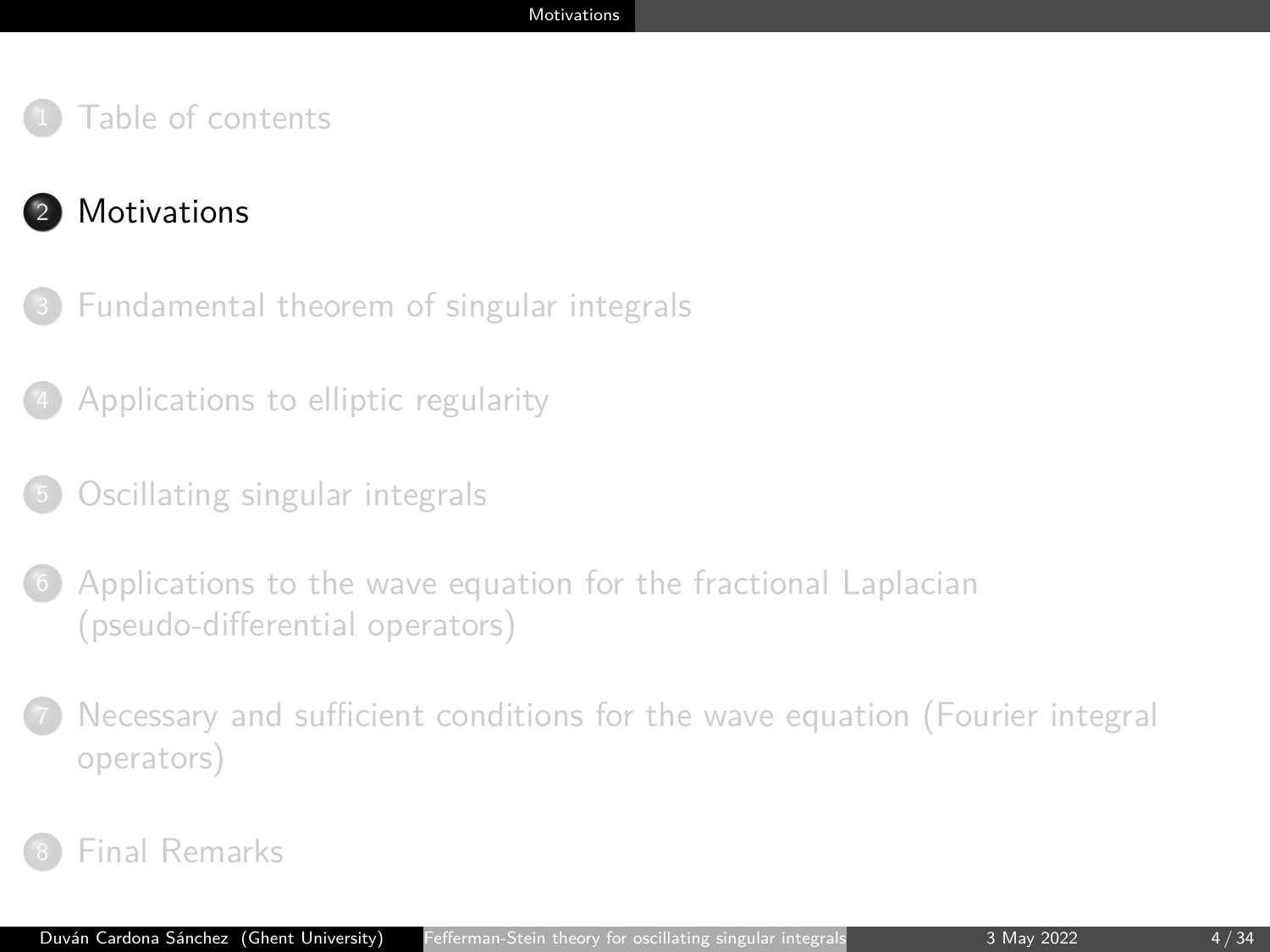## Many many motivations...

- A-priori-estimates for elliptic problems (e.g. Laplace/Poisson type equations) on compact manifolds on  $\mathbb{R}^n$  (via estimates for pseudo-differential operators/singular integrals).
	- ▶ Ennio De Giorgi, John Nash, Alberto Calderón, Lars Gårding, Lars Hörmander, Charles Fefferman.
- A-priori-estimates for hyperbolic problems (e.g. wave type equations) on compact manifolds or on  $\mathbb{R}^n$  (via estimates for Fourier integral operators).
	- ▶ Andreas Seeger, Christopher Sogge, Elias Stein, Terence Tao, Michael Ruzhansky.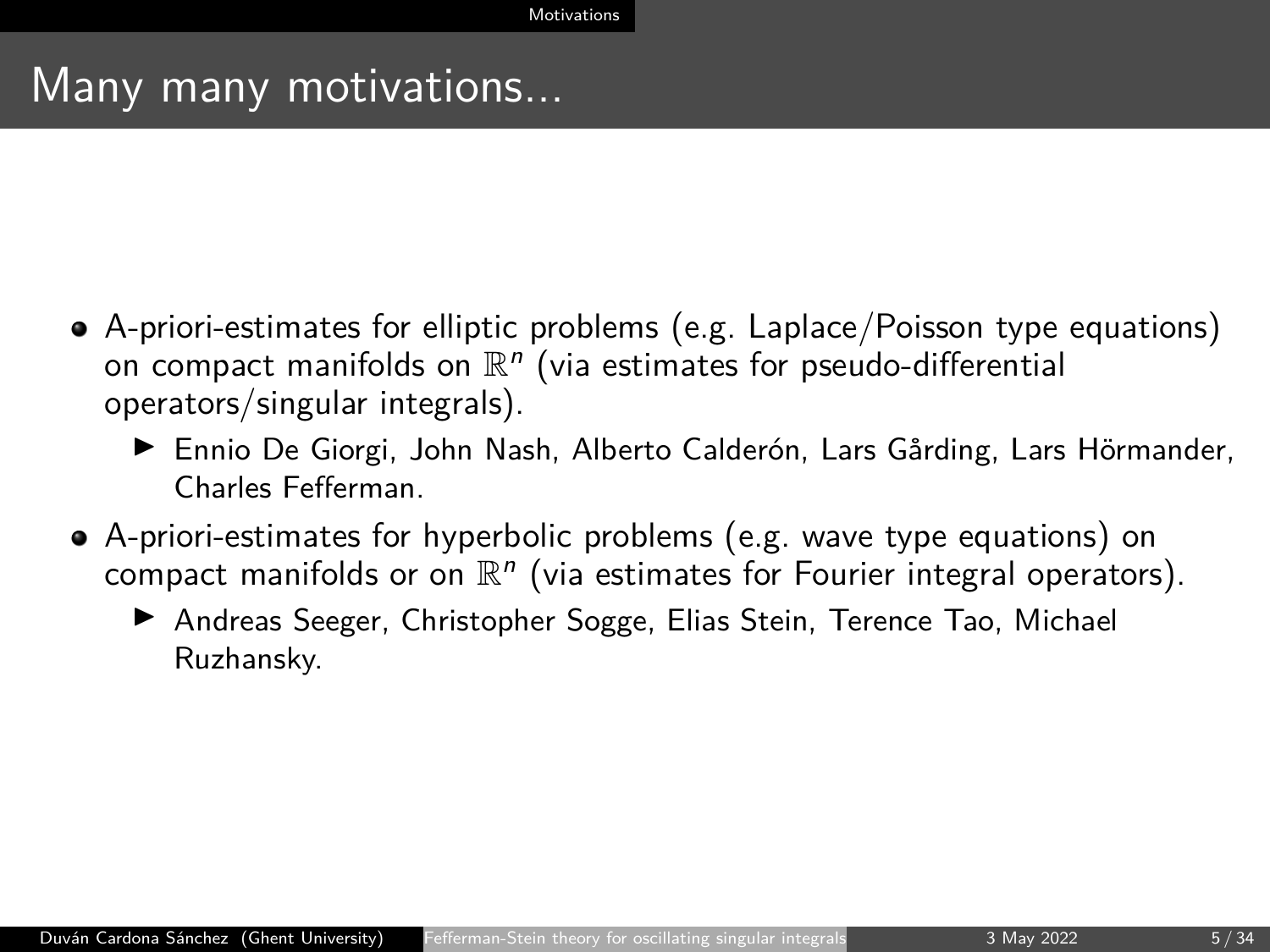# Elliptic/Hyperbolic/Parabolic problems

Elliptic problems on a closed manifold M, or on  $M = \mathbb{R}^n$ .

(I) : 
$$
P(x, D)u = f
$$
,  $P(x, D) = \sum_{|\alpha| \le m} a_{\alpha}(x)D_x^{\alpha}$ , (1)

where the symbol (polynomial associated to the operator  $P(x, D)$ )  $P(x,\xi) = \sum_{|\alpha| \le m} a_{\alpha}(x)\xi^{\alpha} \ne 0$  for  $\xi \ne 0$ .

Wave equation for the Laplacian and for (fractional) Laplacians

$$
(II): \begin{cases} \frac{\partial^2 u}{\partial t^2} = -(-\Delta)^{\theta} u, & u \in \mathscr{D}'([0, T] \times M) \\ u(0, x) = f_0, u_t(0, x) = f_1 \end{cases}
$$
 (2)

where  $0 < \theta \leq 1$ . Here,  $\Delta = \sum_{j=1}^n \partial_{x_j}^2$  for  $M = \mathbb{R}^n$ .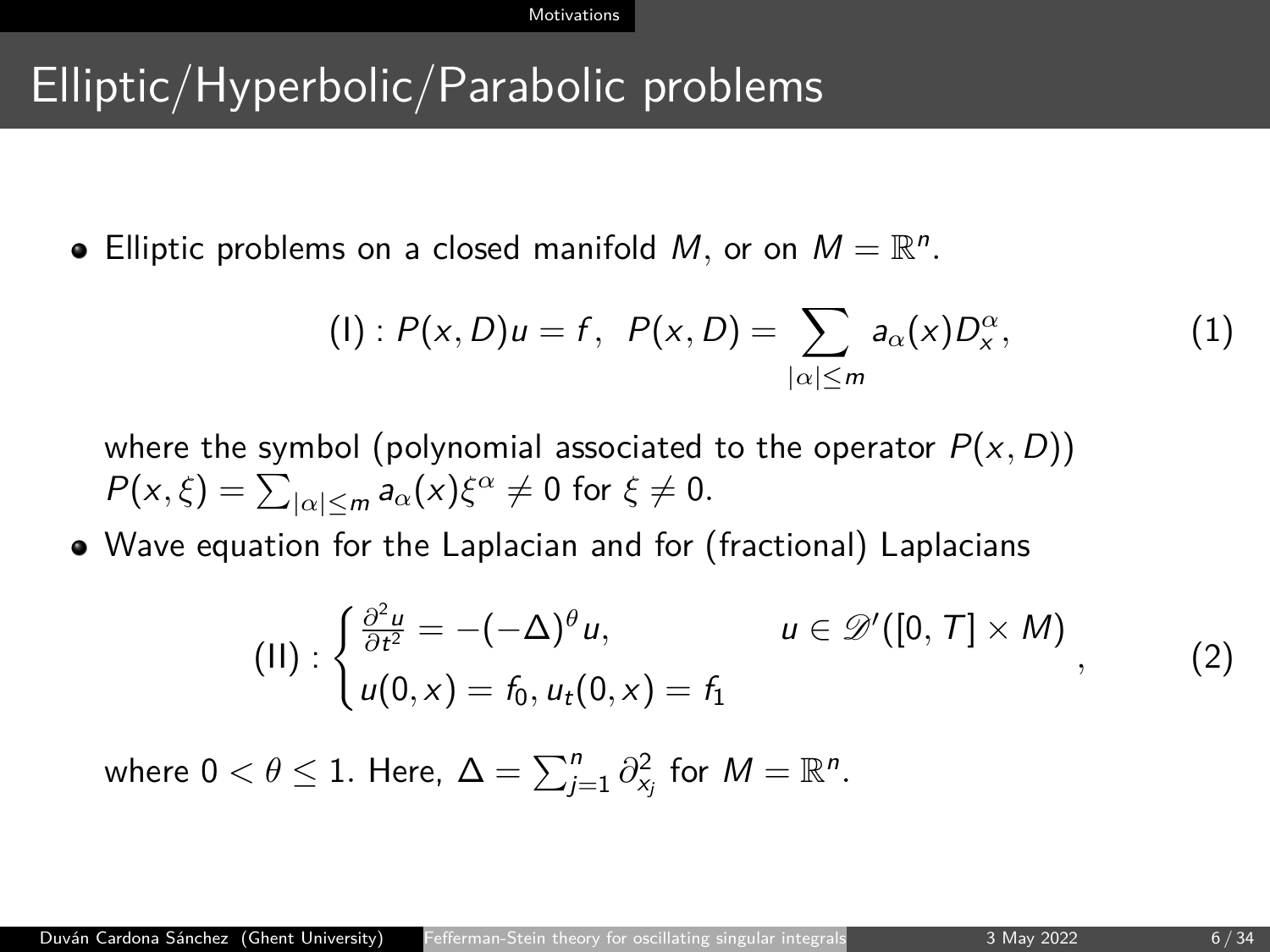# Elliptic/Hyperbolic/Parabolic problems

Elliptic problems arise generalising the Poisson equation on a closed manifold *M*, or on  $M = \mathbb{R}^n$ .

$$
(1): \Delta u = f, \ \Delta(x,\xi) = -|\xi|^2 := -(\xi_1^2 + \cdots + \xi_n^2). \tag{3}
$$

Note that  $\Delta(x,\xi) = -|\xi|^2 \neq 0$  for  $\xi \neq 0$ .

Wave equation for the Laplacian and for (fractional) Laplacians

$$
(II): \begin{cases} \frac{\partial^2 u}{\partial t^2} = -(-\Delta)^{\theta} u, & u \in \mathscr{D}'([0, T] \times M) \\ u(0, x) = f_0, u_t(0, x) = f_1 \end{cases}
$$
 (4)

where  $0 \leq \theta \leq 1$ .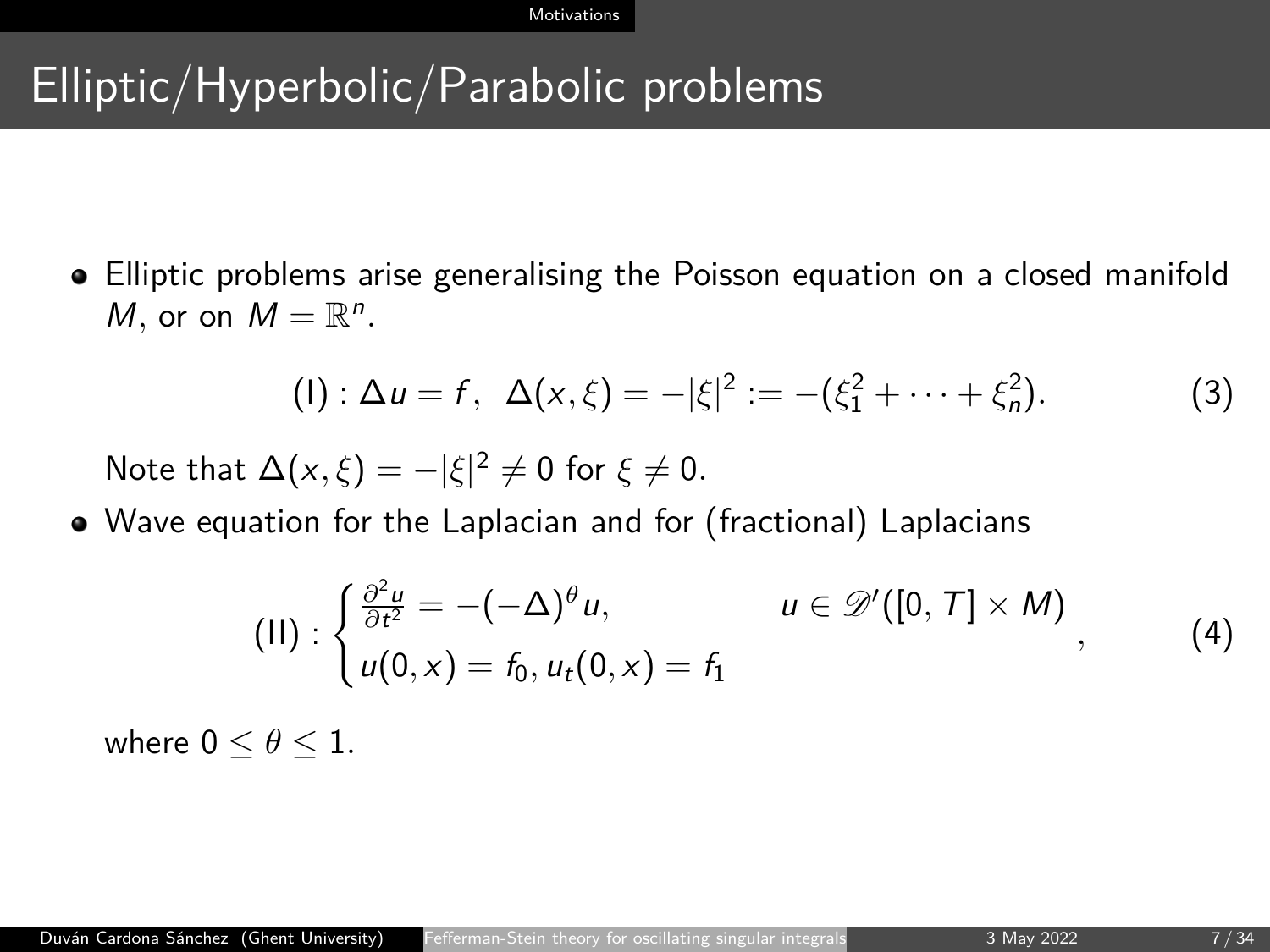## Let us analyse the elliptic case

• Consider the Poisson equation on a closed manifold  $M = G$  with enough symmetries, or on  $M = \mathbb{R}^n$ . For instance, assume that  $G$  is a compact Lie group.

(I) : 
$$
\Delta u = f
$$
,  $\Delta(x,\xi) = -|\xi|^2 := -(\xi_1^2 + \cdots + \xi_n^2)$ . (5)

Note that  $\Delta(x,\xi) = -|\xi|^2 \neq 0$  for  $\xi \neq 0$ .

 $\bullet$  There exists a distribution k on M such that

$$
\Delta u(x) = u * k(x) = \int_G u(xy^{-1})k(y)dy.
$$

 $\bullet$  The Laplacian  $\Delta$  has a fundamental solution E which means that  $k * E = \delta$ . The distribution E gives the invertibility of ∆*.* Indeed,

$$
\Delta u * E = u * k * E = u * \delta = u.
$$

We solve the Poisson equation

$$
u=\Delta u*E=f*E.
$$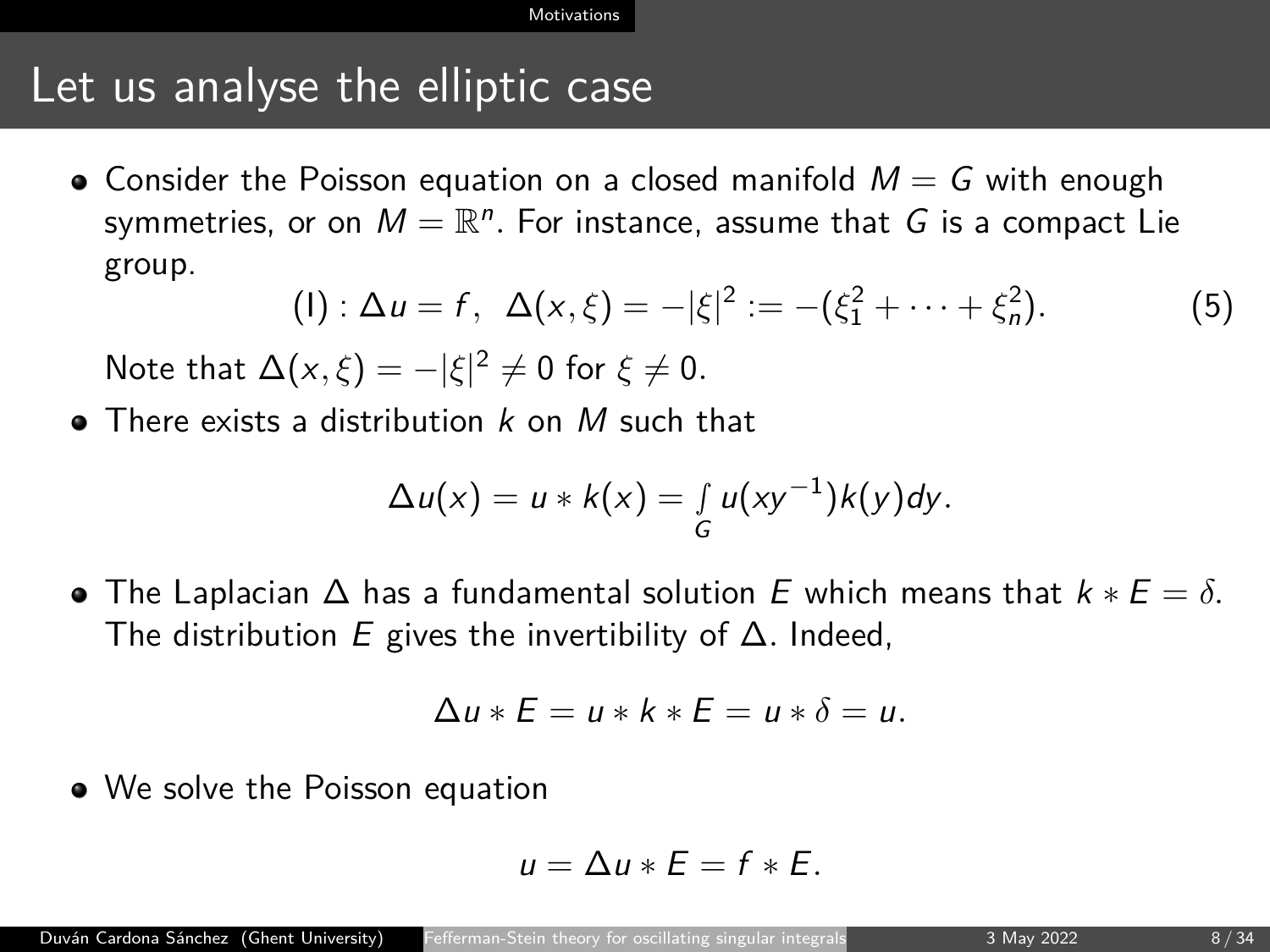Let us estimate the solution in Sobolev spaces modeled on  $L^p$ -spaces

$$
L^p(G) = \{f : ||f||_{L^p} := (\int_G |f(x)|^p dx)^{\frac{1}{p}} < \infty\}, 1 < p < \infty.
$$

For  $s \in \mathbb{R}$ , the Sobolev space  $W^{s,p}(G)$  is defined via

$$
W^{s,p}(G)=\{g:||g||_{W^{s,p}}:=||(1-\Delta)^{\frac{s}{2}}g||_{L^p}<\infty\},\,s\in\mathbb{R}.
$$

For any s, there is a distribution  $k<sub>s</sub>$  such that

$$
(1-\Delta)^{\frac{s}{2}}g(x)=g*k_s(x)=\int_G g(xy^{-1})k_s(y)dy.
$$

For  $s = 2$ , observe that, for the Poisson equation  $\Delta u = f$ , with  $u = f * E$ ,

$$
||u||_{W^{2,p}} = ||(1-\Delta)^{\frac{2}{2}}u||_{L^p} = ||(1-\Delta)^{\frac{2}{2}}(f*E)||_{L^p} = ||f*E* k_2||_{L^p}
$$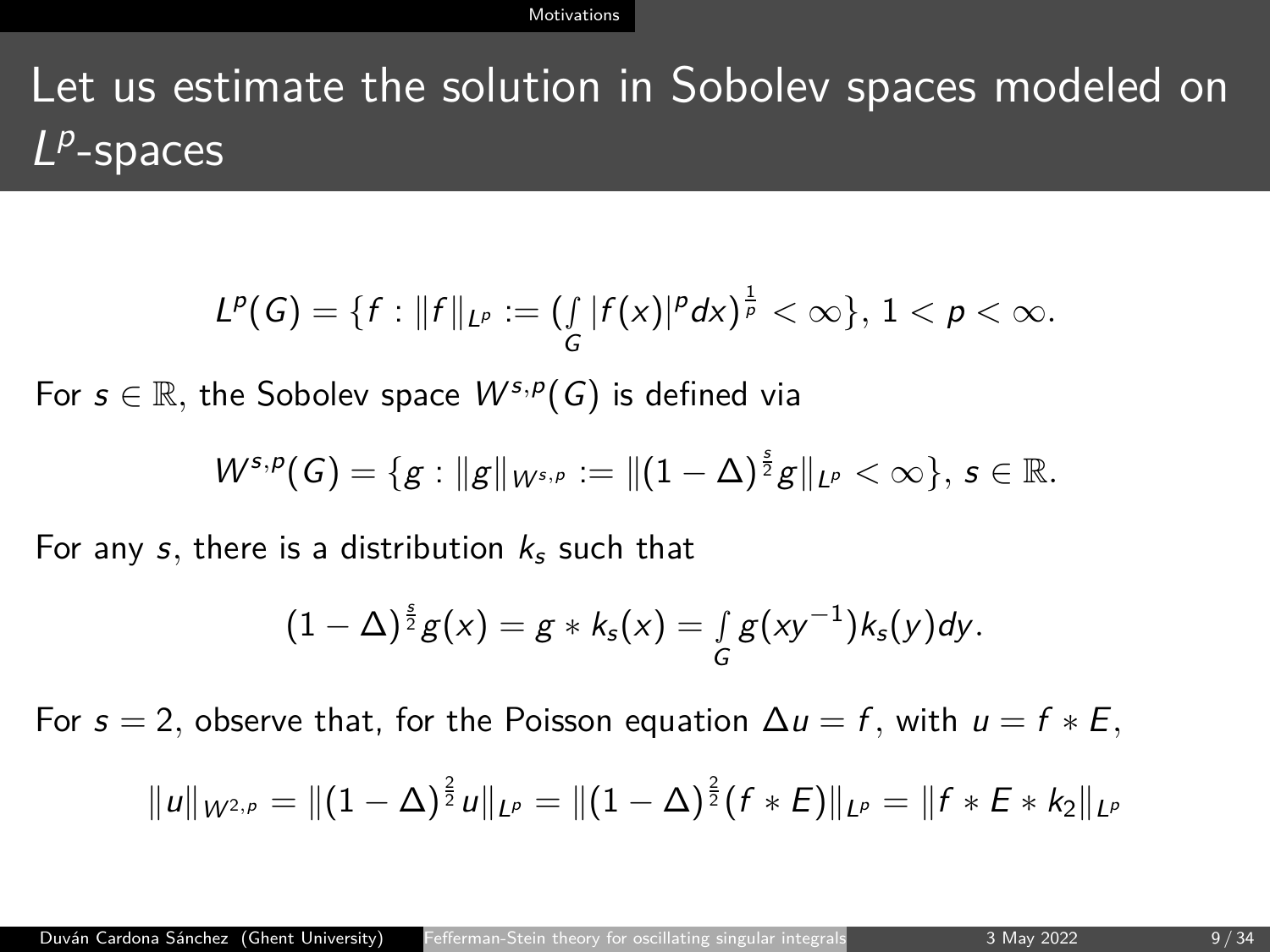# Let us estimate the solution in  $L^p$ -spaces

$$
||u||_{W^{2,p}} = ||(1-\Delta)^{\frac{2}{2}}(f*E)||_{L^p} = ||f*E* k_2||_{L^p}
$$

It is not a trivial fact, but in any case, a wonderful fact, that the kernel

$$
K=E*k_2
$$

satisfies the Hörmander condition

$$
\sup_{0 < R \le 1} \sup_{|y| \le R} \frac{f}{|x| \ge 2R} |K(y^{-1}x) - K(x)| \, dx < \infty,\tag{6}
$$

and the convolution operator T*,* defined by,

$$
g \mapsto (Tg)(x) := g * K(x) := \int_{G} f(xy^{-1})K(y)dy : L^{2}(G) \to L^{2}(G),
$$
 (7)

is bounded (that is  $||Tg||_{L^2(G)} \leq C||g||_{L^2(G)}$ ).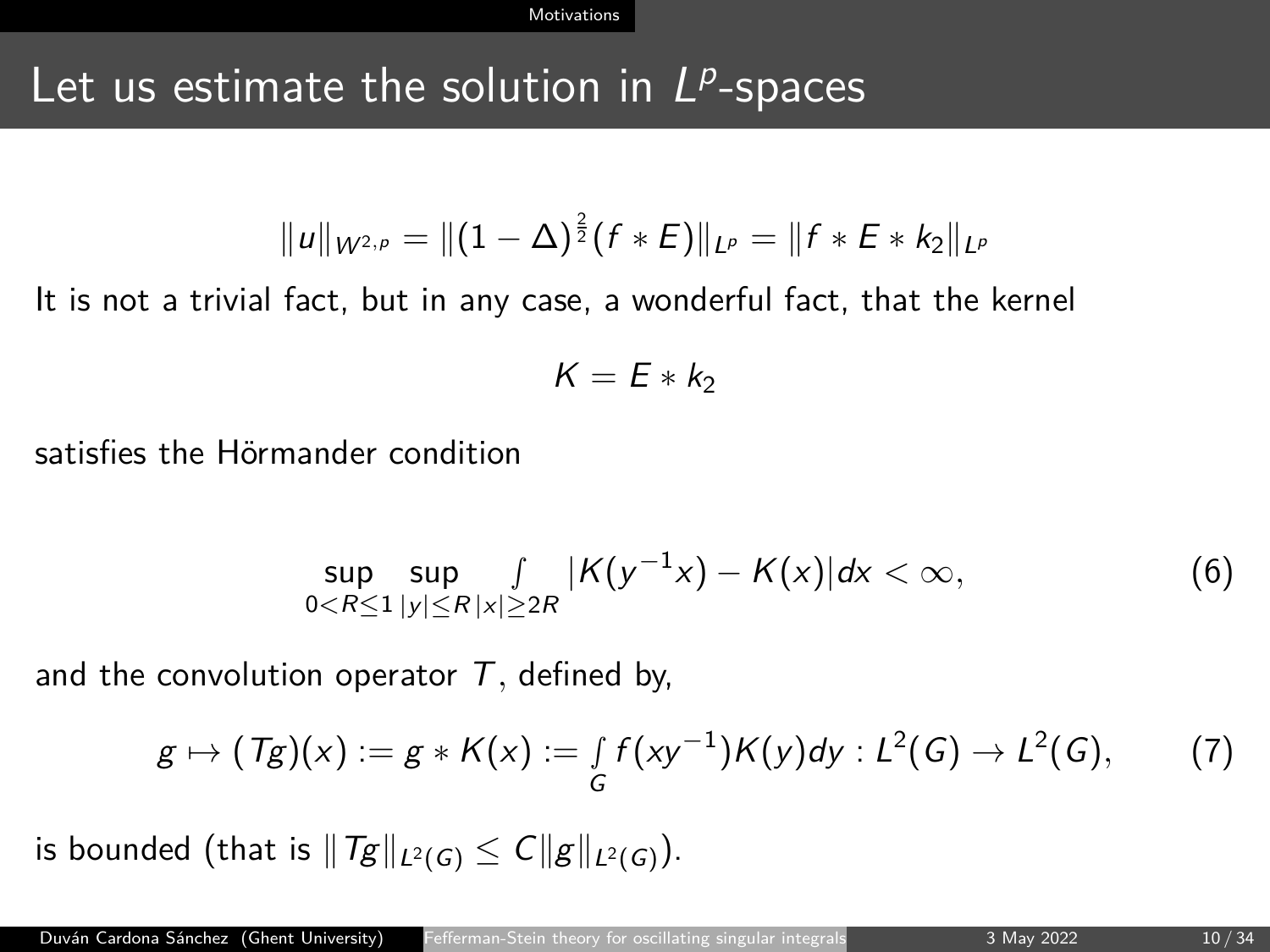#### <span id="page-10-0"></span>**[Motivations](#page-3-0)**

### <sup>3</sup> [Fundamental theorem of singular integrals](#page-10-0)

- <sup>4</sup> [Applications to elliptic regularity](#page-13-0)
- <sup>5</sup> [Oscillating singular integrals](#page-16-0)
- [Applications to the wave equation for the fractional Laplacian](#page-19-0) [\(pseudo-differential operators\)](#page-19-0)
- <sup>7</sup> [Necessary and sufficient conditions for the wave equation \(Fourier integral](#page-26-0) [operators\)](#page-26-0)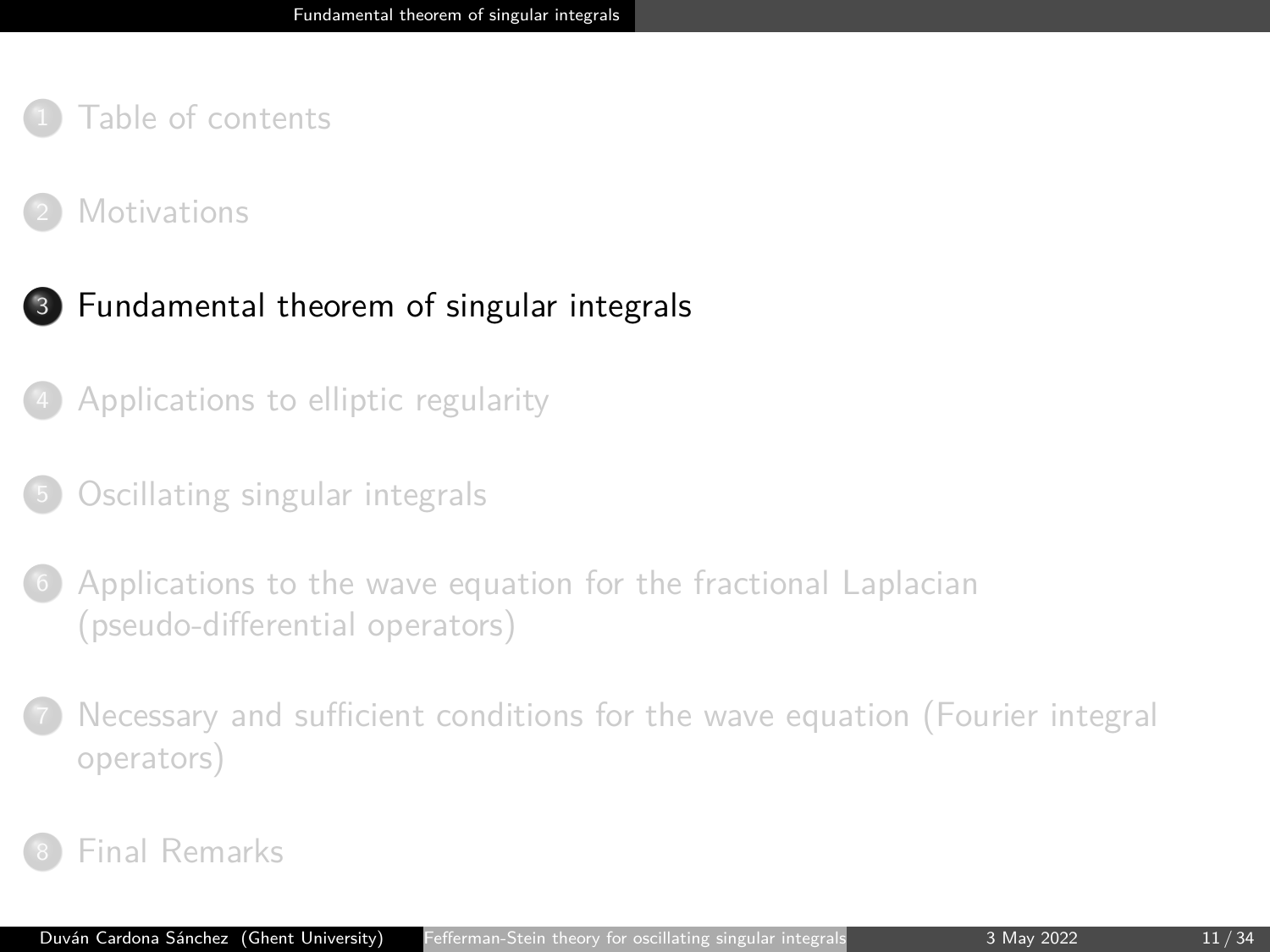## Fundamental theorem for singular integral operators

- Hörmander, L. Estimates for translation invariant operators in Lp spaces, Acta Math., 104, 93–139, (1960).
- Coifman, R., De Guzmán, M. Singular integrals and multipliers on homogeneous spaces. Rev. Un. Mat. Argentina, 137–143,  $(1970) +$  Coifman, R., Weiss, G. Analyse harmonique non-commutative sur certains espaces homogénes. (French). Lecture Notes in Mathematics, Vol. 242, 1971. v+160.

### Theorem (Hörmander, Coifman, Weiss, De Guzmán)

Assume that the convolution operator T*,* defined by,

$$
g \mapsto (Tg)(x) := g * K(x) := \int_G f(xy^{-1})K(y)dy : L^2(G) \to L^2(G), \qquad (8)
$$

is bounded (that is  $||Tg||_{L^2(G)} \leq C||g||_{L^2(G)}$ ), and its kernel satisfies

$$
\sup_{0 < R \leq 1} \sup_{|y| \leq R} \frac{1}{|x| \geq 2R} |K(y^{-1}x) - K(x)| \, dx < \infty. \tag{9}
$$

Then  $T: L^p(G) \to L^p(G)$  is bounded for all  $1 < p < \infty$ .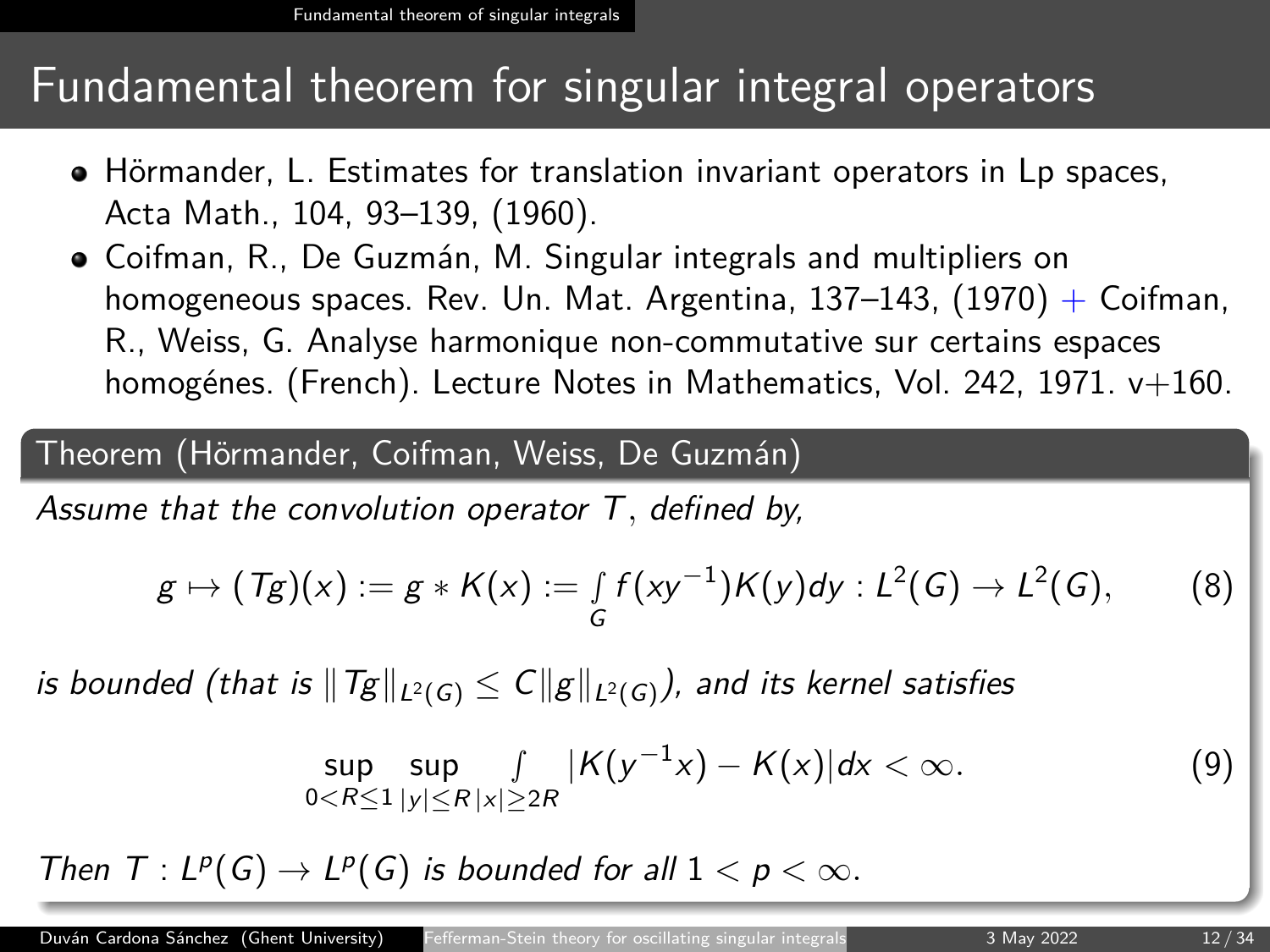# Applying the Fundamental theorem to the Poisson equation...

Theorem (Hörmander, Coifman, Weiss, De Guzmán)

Assume that the convolution operator T*,* defined by,

$$
g \mapsto (Tg)(x) := g * K(x) := \int_G f(xy^{-1})K(y)dy : L^2(G) \to L^2(G), \tag{10}
$$

is bounded (that is  $||Tg||_{L^2(G)} \leq C||g||_{L^2(G)}$ ), and its kernel satisfies

$$
\sup_{0 < R \le 1} \sup_{|y| \le R|x| \ge 2R} |K(y^{-1}x) - K(x)| \, dx < \infty. \tag{11}
$$

Then  $T: L^p(G) \to L^p(G)$  is bounded for all  $1 < p < \infty$ .

#### Example

For the Poisson equation  $\Delta u = f$ , with  $u = f * E$ , and  $K = E * k_2$ ,

$$
||u||_{W^{2,p}} = ||f * E * k_2||_{L^p} = ||f * K||_{L^p} = ||Tf||_{L^p} \leq C||f||_{L^p}.
$$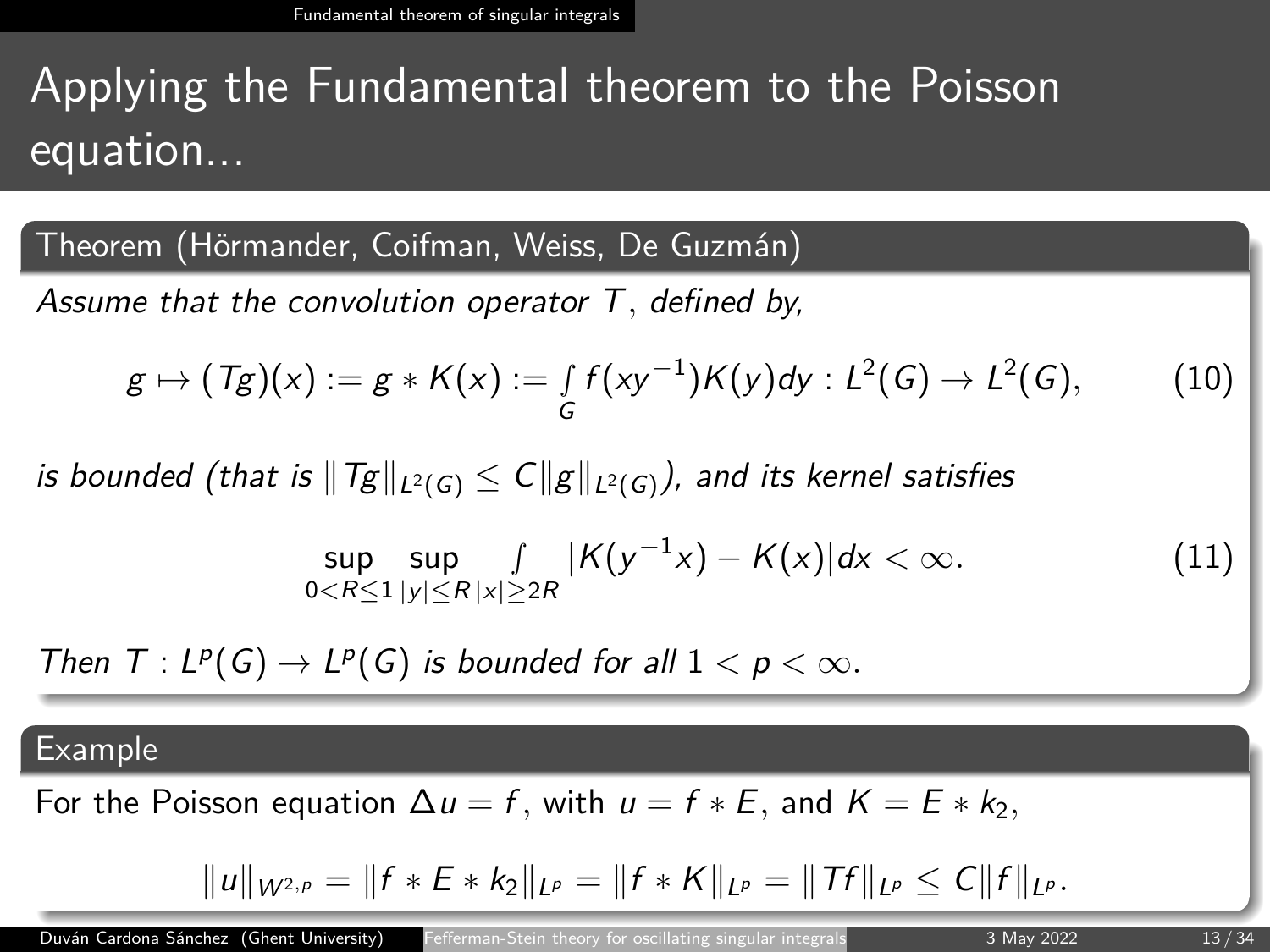### <span id="page-13-0"></span>**[Motivations](#page-3-0)**

<sup>3</sup> [Fundamental theorem of singular integrals](#page-10-0)

## <sup>4</sup> [Applications to elliptic regularity](#page-13-0)

- <sup>5</sup> [Oscillating singular integrals](#page-16-0)
- [Applications to the wave equation for the fractional Laplacian](#page-19-0) [\(pseudo-differential operators\)](#page-19-0)
- <sup>7</sup> [Necessary and sufficient conditions for the wave equation \(Fourier integral](#page-26-0) [operators\)](#page-26-0)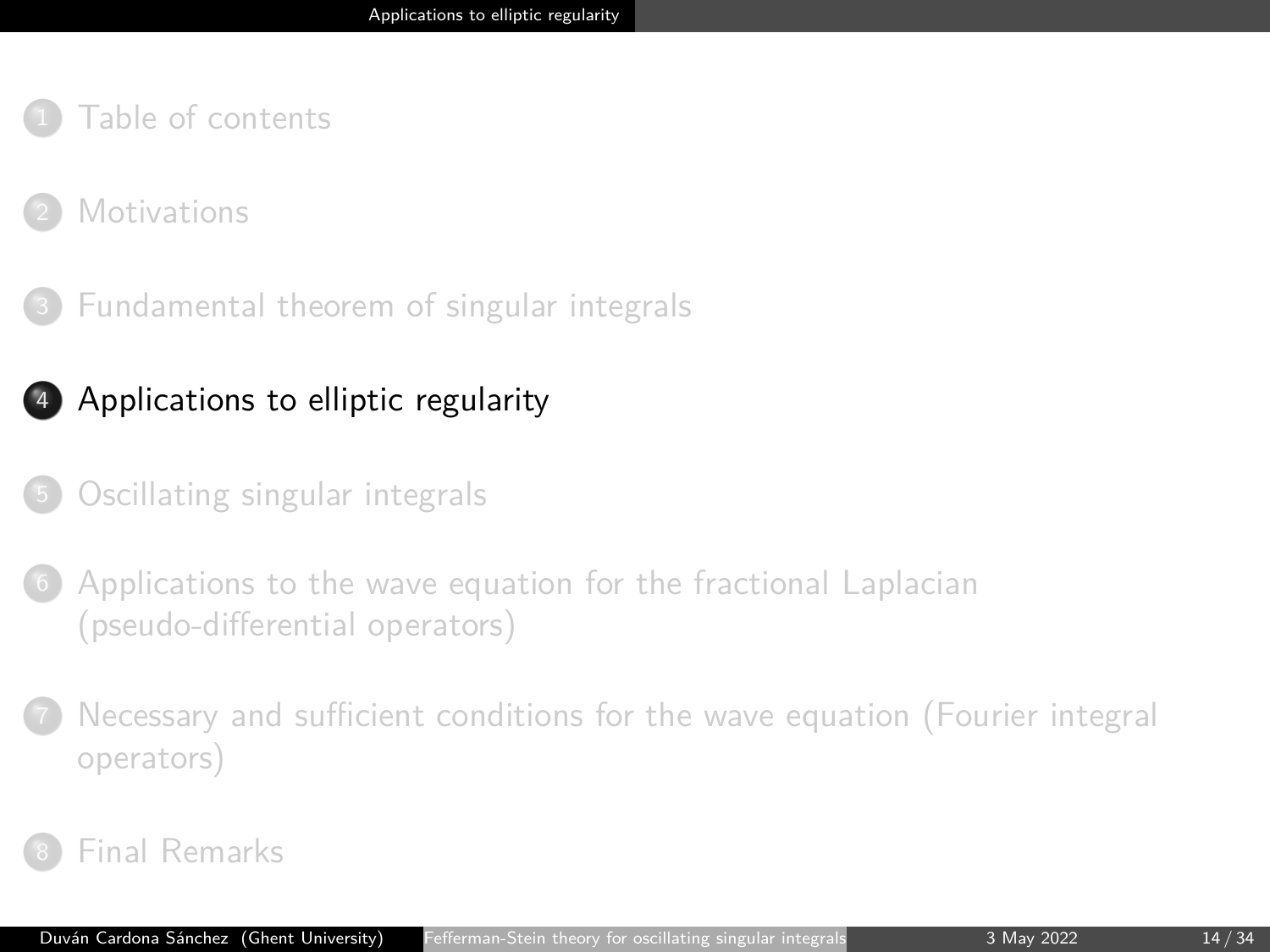# Conclusion

#### Example

For the Poisson equation  $\Delta u = f$ , with  $u = f * E$ , and  $K = E * k_2$ ,

$$
||u||_{W^{2,p}} = ||f * E * k_2||_{L^p} = ||f * K||_{L^p} = ||Tf||_{L^p} \leq C||f||_{L^p}.
$$

Moreover, for any  $s \in \mathbb{R}$ ,

$$
||u||_{W^{2+s,p}} = ||f * E * k_2||_{L^p} = ||f * K||_{L^p} = ||Tf||_{L^p} \leq C||f||_{W^{s,p}}.
$$

This elliptic regularity theorem can be extended to any elliptic differential operator

$$
P(x, D) = \sum_{|\alpha| \leq m} a_{\alpha}(x) D_x^{\alpha}
$$

of order  $m \in \mathbb{N}$  as follows. For the problem  $P(x, D)u = f$ , one has

$$
||u||_{W^{m+s,p}} \leq C(||f||_{W^{s,p}} + ||u||_{W^{t,p}}), \ t \in \mathbb{R}.
$$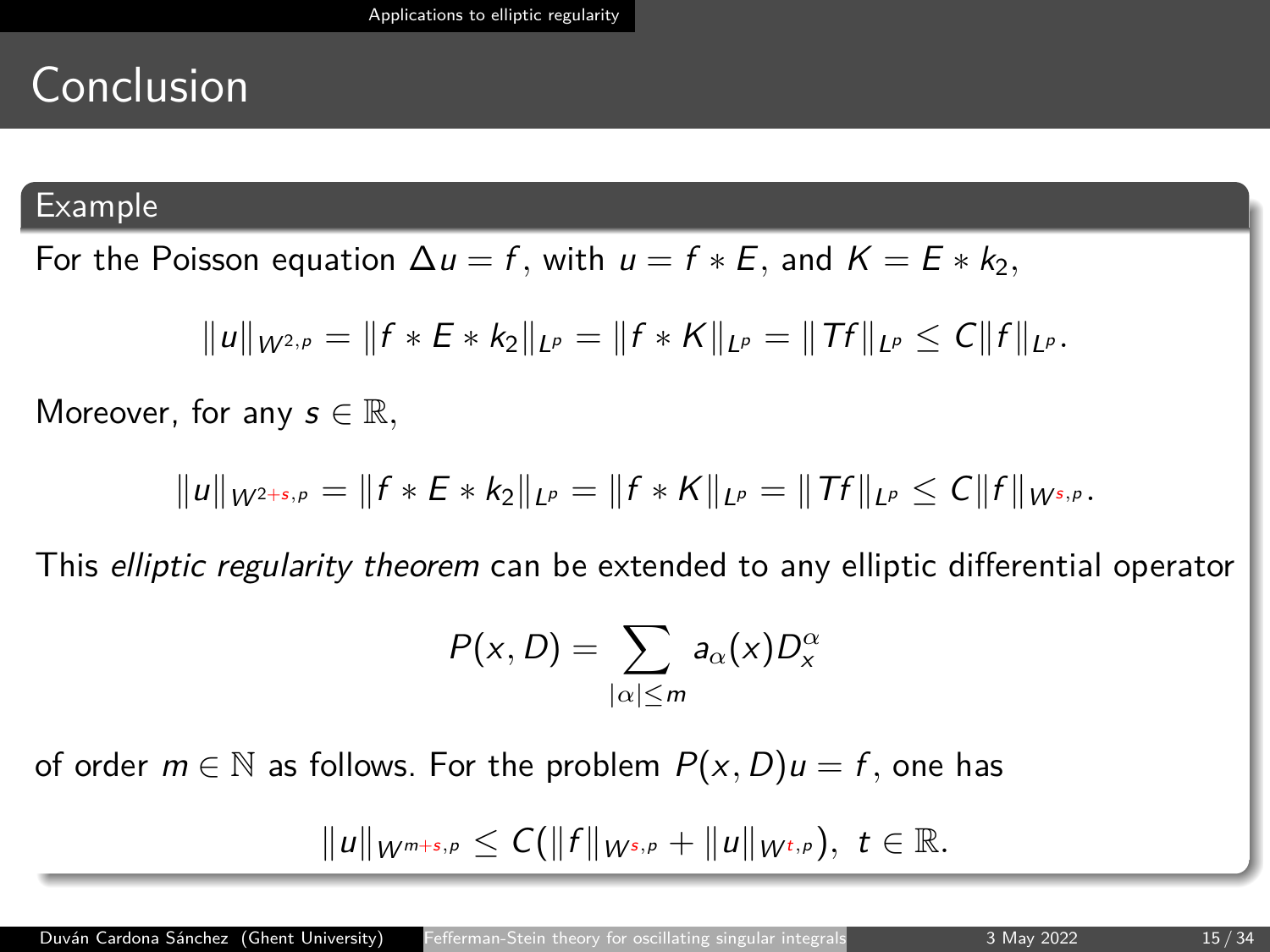# **Summarizing**

• Harmonic analysis and the study of singular integrals, that are, convolution operators  $f \mapsto Tf = f * K$ , with kernels satisfying conditions of the type

$$
\sup_{0 < R \le 1} \sup_{|y| \le R} \frac{1}{|x| \ge 2R} |K(y^{-1}x) - K(x)| \, dx < \infty,\tag{12}
$$

are very good tools for obtaining qualitative properties of elliptic differential problems.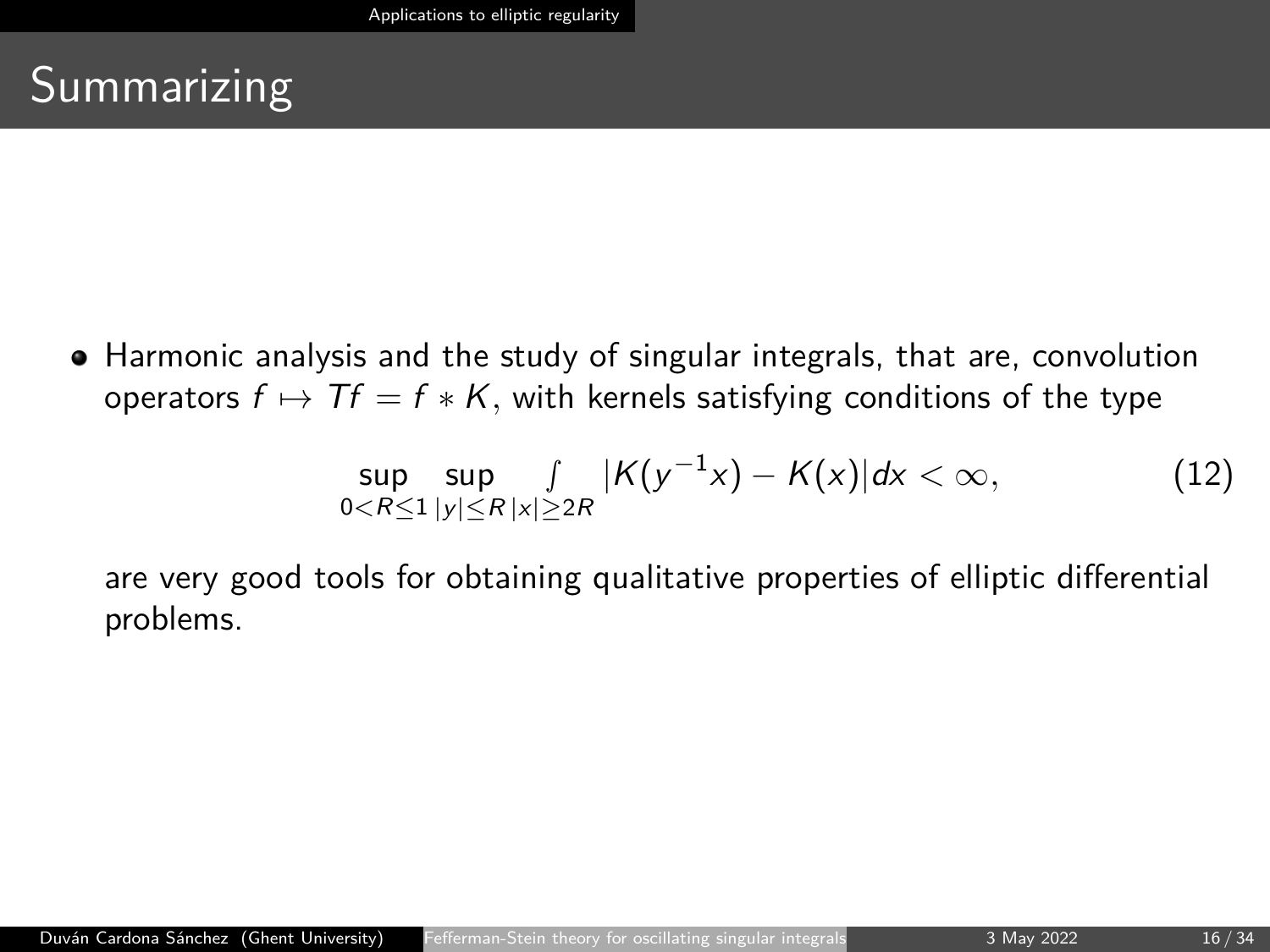### <span id="page-16-0"></span>**[Motivations](#page-3-0)**

<sup>3</sup> [Fundamental theorem of singular integrals](#page-10-0)

<sup>4</sup> [Applications to elliptic regularity](#page-13-0)

## <sup>5</sup> [Oscillating singular integrals](#page-16-0)

[Applications to the wave equation for the fractional Laplacian](#page-19-0) [\(pseudo-differential operators\)](#page-19-0)

<sup>7</sup> [Necessary and sufficient conditions for the wave equation \(Fourier integral](#page-26-0) [operators\)](#page-26-0)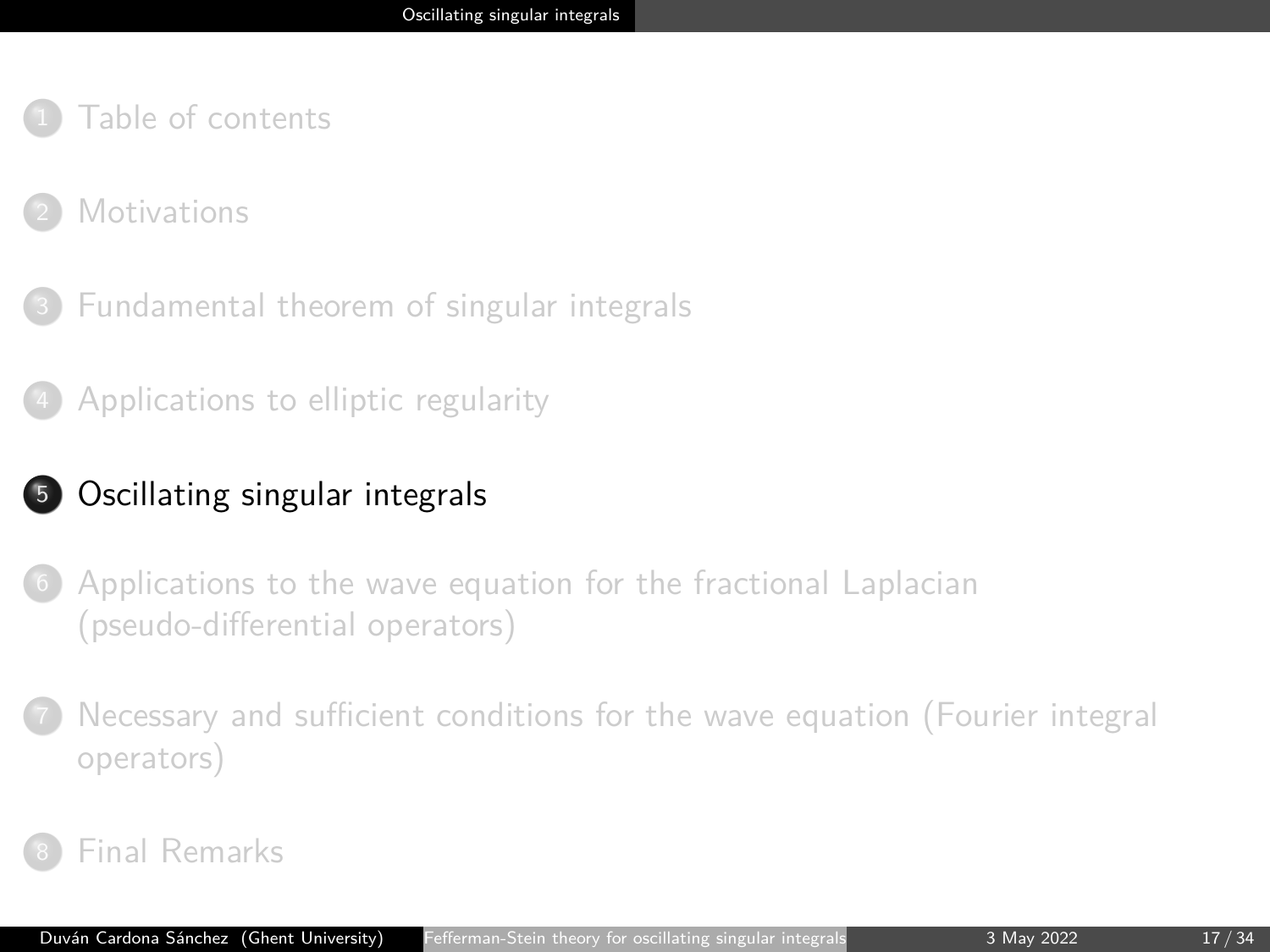## About the wave equation

In the analysis of the wave equation associated to the Laplacian or to the fractional Laplacian

$$
(II): \begin{cases} \frac{\partial^2 u}{\partial t^2} = -(-\Delta)^{\theta} u, & u \in \mathscr{D}'([0, T] \times G) \\ u(0, x) = f_0, u_t(0, x) = f_1 \end{cases}
$$
\n
$$
(13)
$$

where  $0 \leq \theta < 1$ , is necessary to study the  $L^p$ -boundedness of convolution operators

$$
f\mapsto Tf:=f*K,
$$

where the kernel  $K$  satisfies the following oscillating condition

$$
\sup_{0 < R \leq 1} \sup_{|y| \leq R} \int_{|x| \geq 2R^{1-\theta}} |K(y^{-1}x) - K(x)| dx < \infty. \tag{14}
$$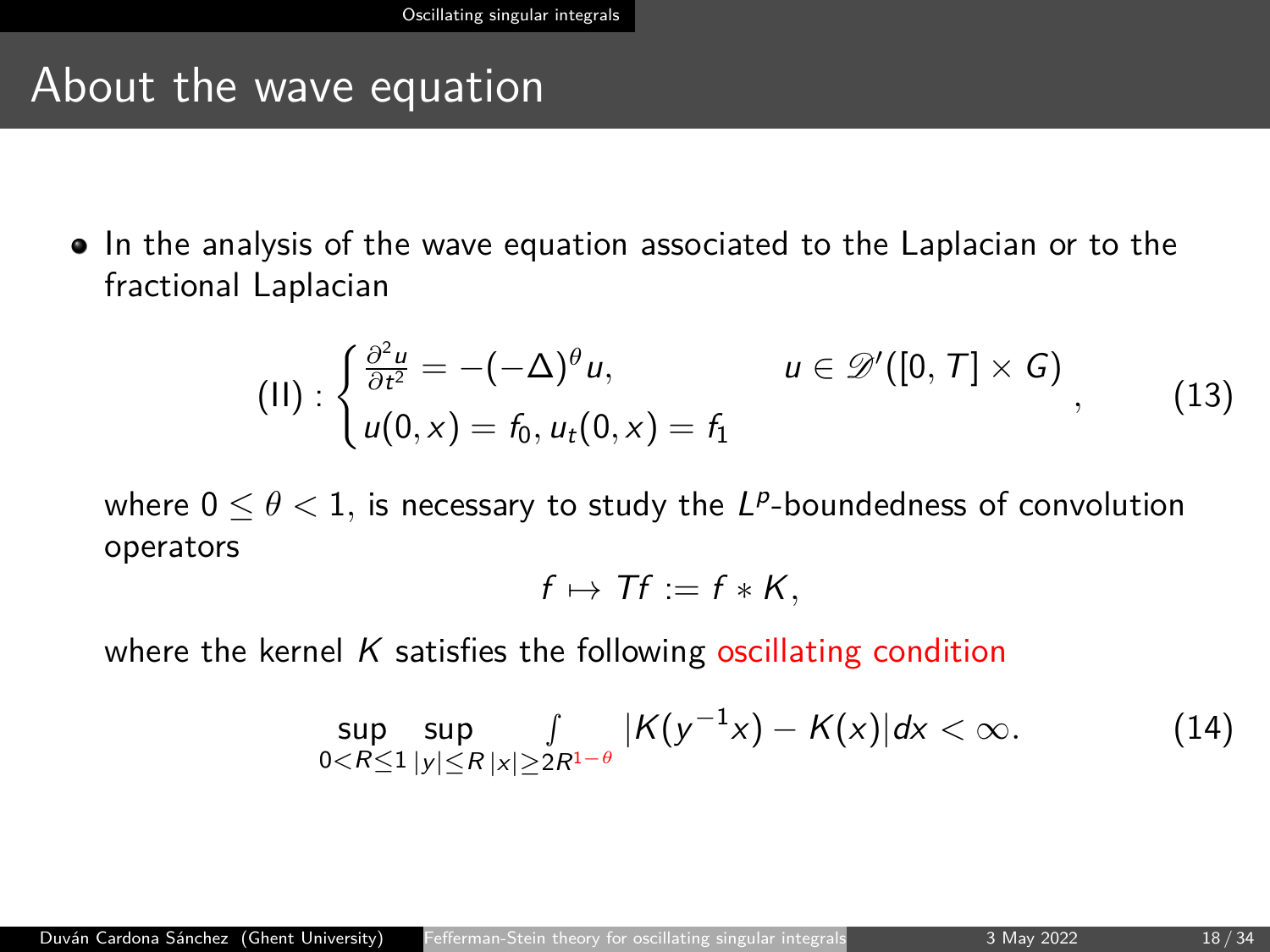[Oscillating singular integrals](#page-16-0)

# Fefferman and Stein, 1970-1972. Acta Math.

Consider that  $K$  satisfies the  $FT$  condition

<span id="page-18-0"></span>
$$
|\widehat{K}(\xi)|=O((1+|\xi|)^{-\frac{n\theta}{2}}),\quad 0\leq\theta<1,\ \widehat{K}(\xi):=\int\limits_{\mathbb{R}^n}e^{-2\pi i x\cdot\xi}K(x)dx.\qquad(15)
$$

#### Theorem (Fefferman and Stein)

Let  $T$  be a convolution operator with a temperate distribution  $K$  of compact support and let  $0\leq \theta < 1.$  Assume that  $\mathcal{K}\in L^1_{\rm loc}(\mathbb{R}^n\setminus\{0\})$  satisfies  $(23)$  and the oscillating Hörmander condition

$$
\sup_{0 \le R < 1} \sup_{|y| < R} \int_{|x| \ge 2R^{1-\theta}} |K(x - y) - K(x)| dx < \infty. \tag{16}
$$

Then  $T: L^1(\mathbb{R}^n) \to L^{1,\infty}(\mathbb{R}^n)$  is bounded. Moreover,  $T: H^1(\mathbb{R}^n) \to L^1(\mathbb{R}^n)$  is bounded where  $H^1(\mathbb{R}^n)$  denotes the Hardy space.

 $||g||_{L^{1,\infty}(\mathbb{R}^n)} := \sup_{\lambda>0} \lambda |\{x: |g(x)|>\lambda\}| < \infty.$  $||g||_{H^1(\mathbb{R}^n)} := ||\sup_{\lambda>0} |e^{-\lambda \Delta} g|| ||_{L^1(\mathbb{R}^n)} < \infty.$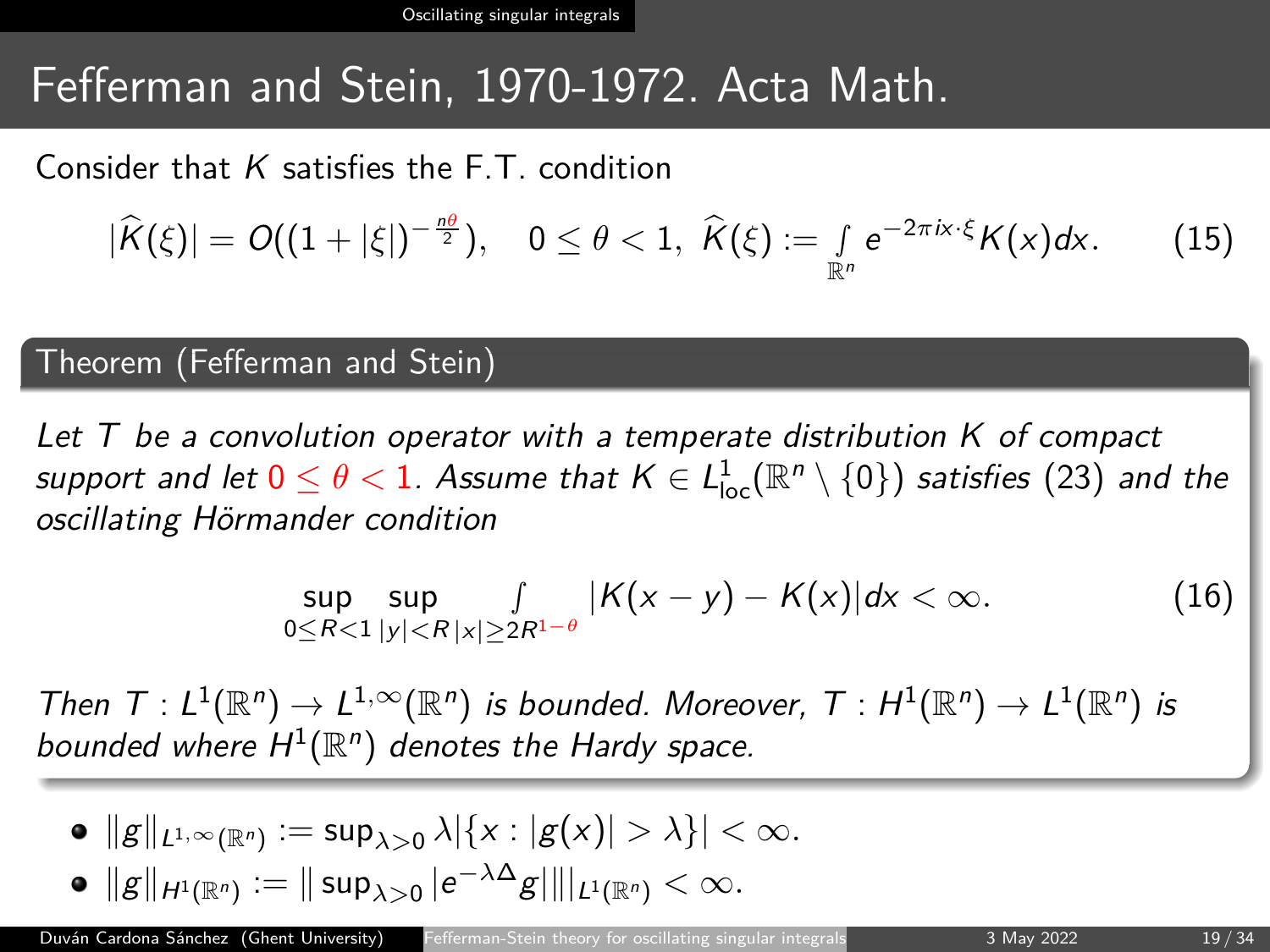- <span id="page-19-0"></span>[Table of contents](#page-1-0)
- **[Motivations](#page-3-0)**
- <sup>3</sup> [Fundamental theorem of singular integrals](#page-10-0)
- <sup>4</sup> [Applications to elliptic regularity](#page-13-0)
- <sup>5</sup> [Oscillating singular integrals](#page-16-0)
- <sup>6</sup> [Applications to the wave equation for the fractional Laplacian](#page-19-0) [\(pseudo-differential operators\)](#page-19-0)
- <sup>7</sup> [Necessary and sufficient conditions for the wave equation \(Fourier integral](#page-26-0) [operators\)](#page-26-0)
- [Final Remarks](#page-31-0)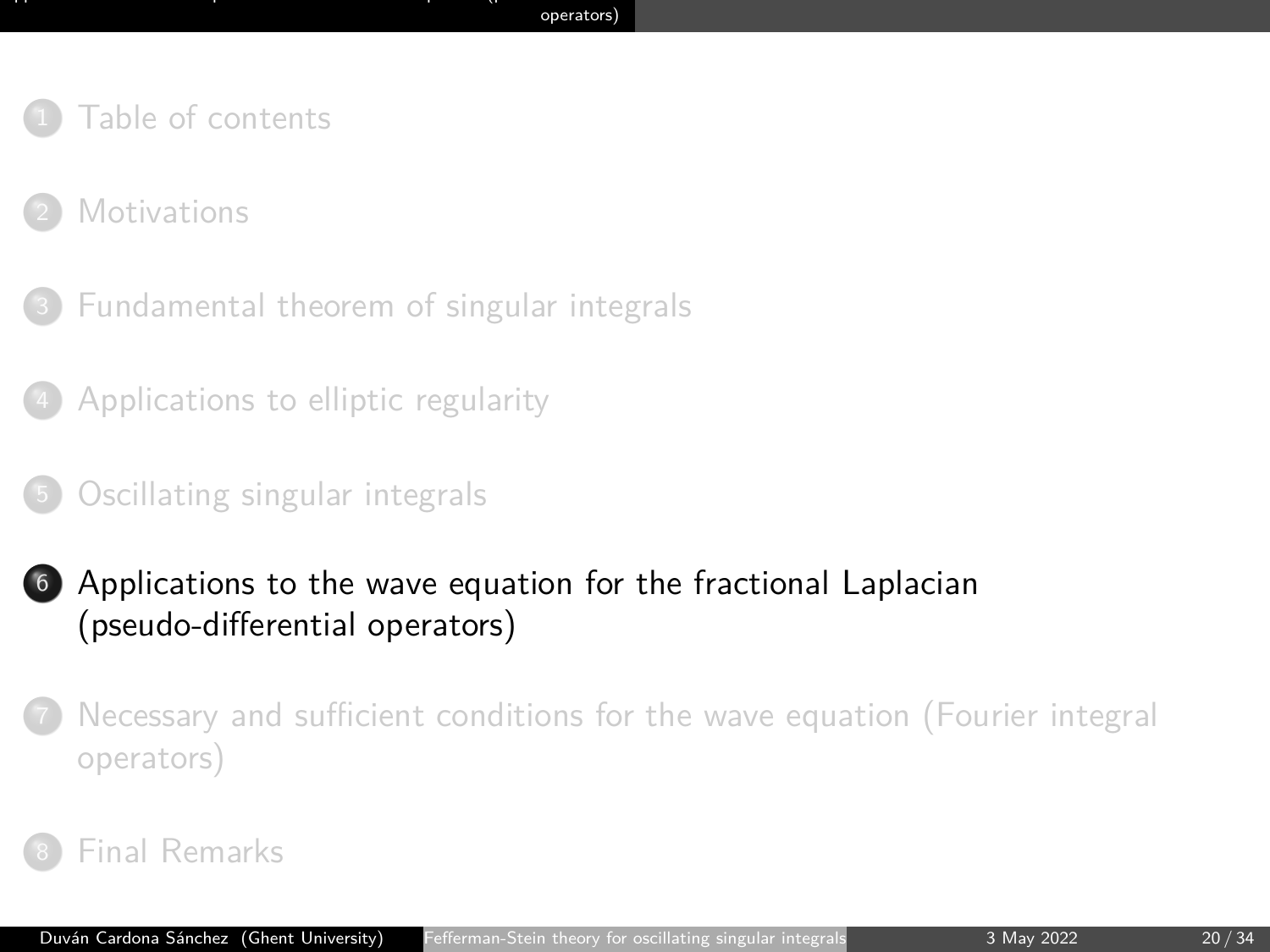# By applying Fefferman and Stein theorem to the fractional wave equation...

Let s ∈ R*.* The wave equation for the fractional Laplacian (−∆)*<sup>θ</sup>*

$$
(II): \begin{cases} \frac{\partial^2 u}{\partial t^2} = -(-\Delta)^{\theta} u, & u \in \mathscr{D}'([0,T] \times \mathbb{R}^n) \\ u(0,x) = f_0, u_t(0,x) = f_1 \end{cases}
$$
 (17)

where  $0 \leq \theta < 1$ , satisfies the a-priori-estimates

$$
||u(x,t)||_{L^{1,\infty}_{s}} := ||(1-\Delta)^{\frac{s}{2}}u(x,t)||_{L^{1,\infty}} \leq C_{t} \left(||f_{0}||_{L^{1,\infty}_{s+\frac{\rho\beta}{2}}} + ||f_{1}||_{L^{1,\infty}_{s+\theta(\frac{\rho}{2}+1)}}\right), \tag{18}
$$

and

$$
||u(x,t)||_{H_s^1} := ||(1-\Delta)^{\frac{s}{2}}u(x,t)||_{H^1} \leq C_t \left(||f_0||_{H_{s+\frac{n\theta}{2}}^1} + ||f_1||_{H_{s+\theta(\frac{n}{2}+1)}^1}\right).
$$
 (19)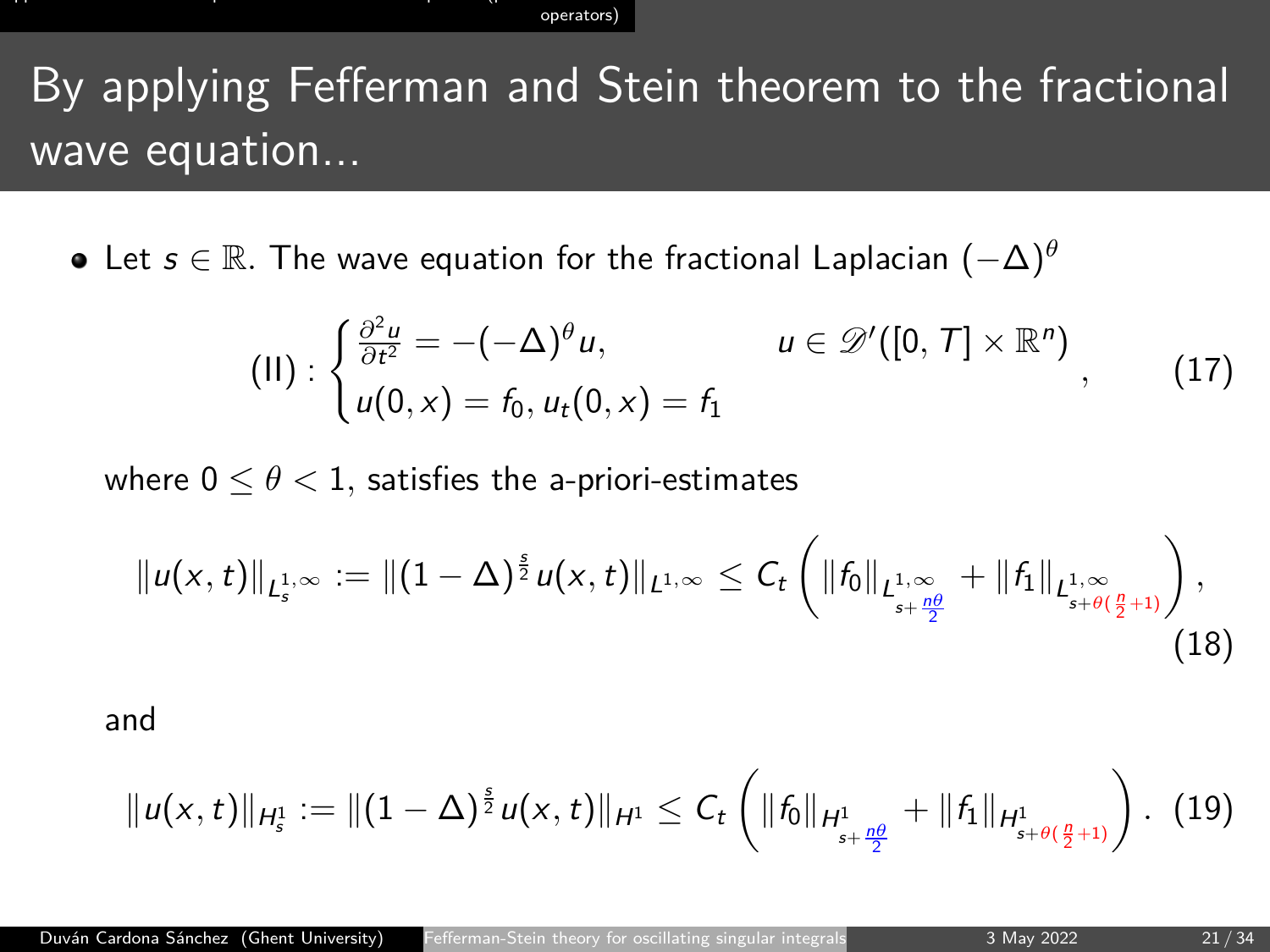## Remarks

• The proof of these a priori estimates are based on the representation of the solution

$$
u(x,t) = e^{it\sqrt{-\Delta}^\theta} f_+ + e^{it\sqrt{-\Delta}^\theta} f_- \tag{20}
$$

where

$$
f_+:=\frac{1}{2}\big(f_0-i\sqrt{-\Delta}^\theta f_1\big),\,f_-:=\frac{1}{2}\big(f_0+i\sqrt{-\Delta}^\theta f_1\big).
$$

Indeed, one re-writes the solution as follows

$$
u(x,t) = (1 - \Delta)^{\frac{m}{2}} A_t f_+ + (1 - \Delta)^{\frac{m}{2}} A_t f_-, \ m = n\theta/2, \tag{21}
$$

where the time-dependent kernel  $K_t$  of the (pseudo-differential) operator

$$
A_t := (1 - \Delta)^{-\frac{m}{2}} e^{it\sqrt{-\Delta}^{\theta}}, 0 \leq \theta < 1.
$$
 (22)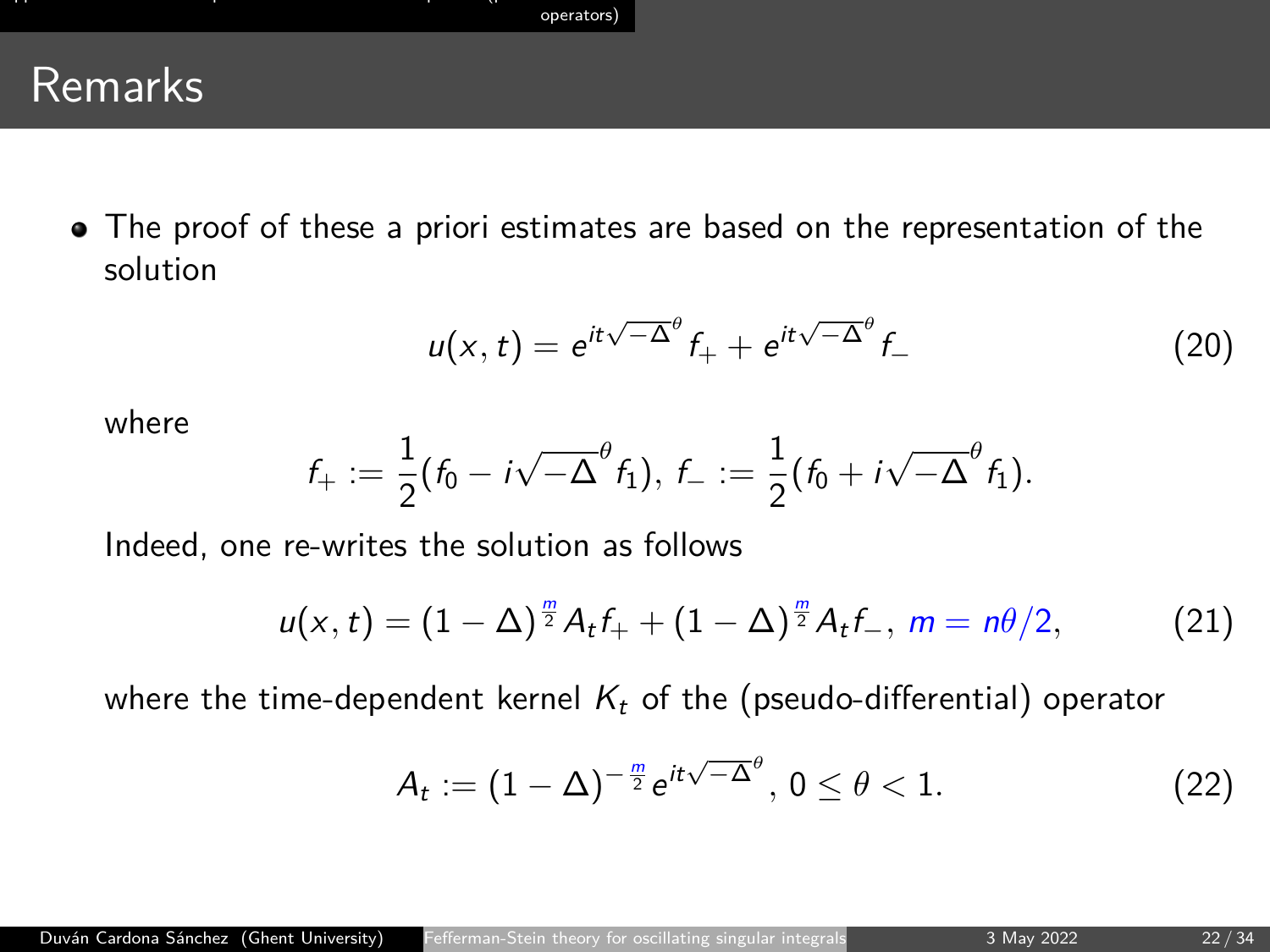# Fefferman and Stein Theorem for compact Lie groups

Let G be a compact Lie group of dimension n. Consider that  $K \in L^1_{loc}(G)$  satisfies the F.T. condition

$$
\|\widehat{K}(\xi)\|_{\text{op}} = O((1+|\xi|)^{-\frac{n\theta}{2}}), \quad 0 \leq \theta < 1, \ \widehat{K}(\xi) = \int\limits_{G} \xi(x)^{*} K(x) dx. \tag{23}
$$

#### Theorem (C+Ruzhansky, 2022)

Let  $T$  be a convolution operator with a temperate distribution  $K$  of compact support and let  $0\leq \theta < 1.$  Assume that  $\mathsf{K}\in\mathsf{L}_\mathsf{loc}^1(\mathsf{G}\setminus\{0\})$  satisfies  $(23)$  and the oscillating Hörmander condition

$$
\sup_{0 \le R < 1} \sup_{|y| < R} \frac{f}{|x| \ge 2R^{1-\theta}} |K(x - y) - K(x)| \, dx < \infty. \tag{24}
$$

Then  $T: L^1(G) \to L^{1,\infty}(G)$  is bounded. Moreover,  $T: H^1(G) \to L^1(G)$  is bounded where  $H^1(G)$  denotes the Hardy space on G.

\n- \n
$$
\|\mathbf{g}\|_{L^{1,\infty}(G)} := \sup_{\lambda > 0} \lambda \|\{x : |\mathbf{g}(x)| > \lambda\}| < \infty.
$$
\n
\n- \n
$$
\|\mathbf{g}\|_{H^1(G)} := \|\sup_{\lambda > 0} |e^{-\lambda \Delta} \mathbf{g}| \|\|_{L^1(G)} < \infty.
$$
\n
\n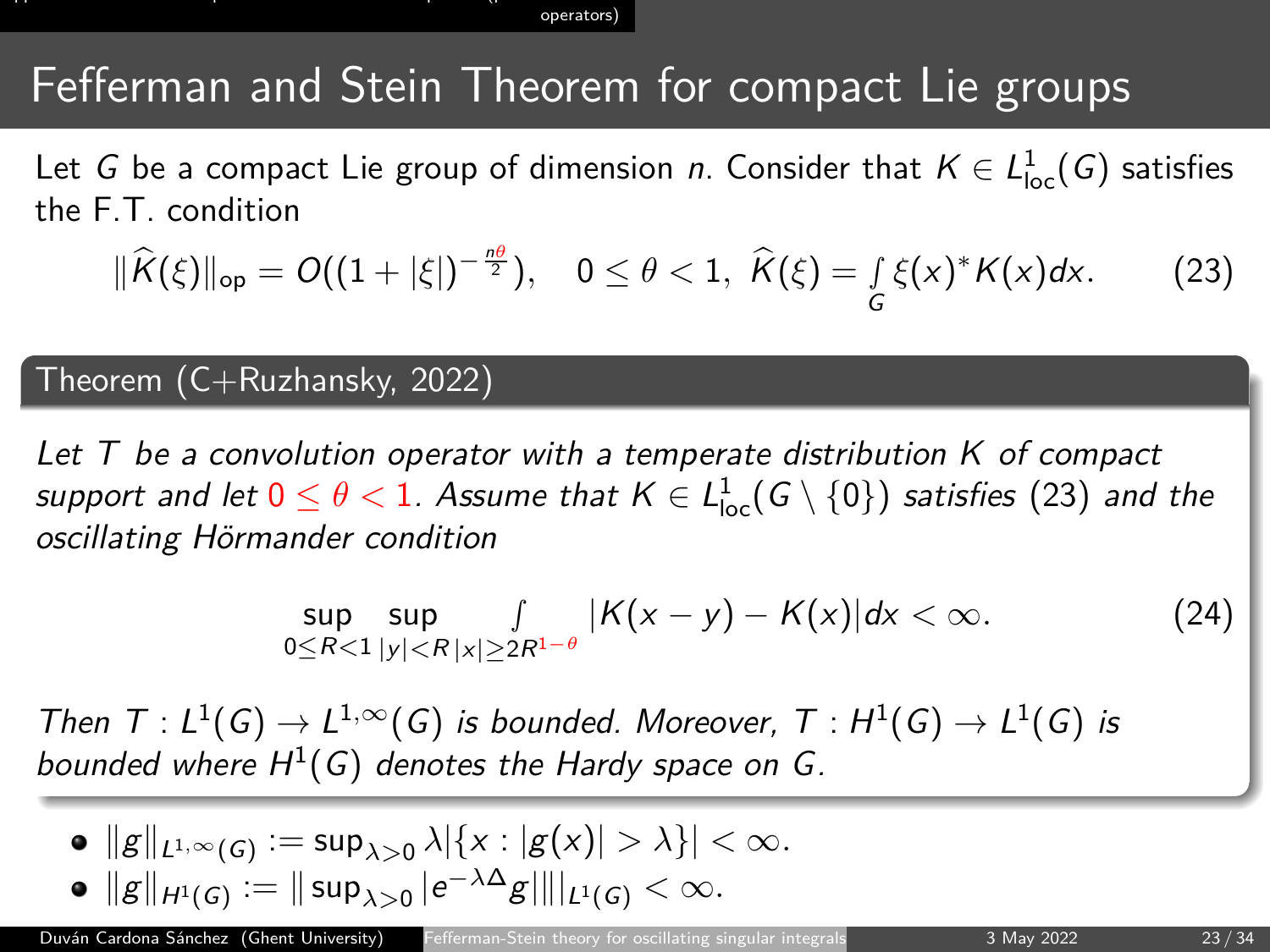operator

# About compact Lie groups (our setting)

- $\bullet$  Lie groups  $=$  manifolds with symmetries.
- $\bullet$  compact Lie groups  $=$  are diffeomorphic to closed subgroups of  $U(N) = \{M \in \mathbb{C}^{N \times N} : M^* = M^{-1}\}\$  for N large enough.



- Examples : the torus  $\mathbb{T}^n \cong (\mathbb{R}/\mathbb{Z})^n$ , Linear Lie groups (groups of matrices),  $\mathsf{SU}(n)$ ,  $\mathsf{SO}(n)$ , etc. In particular,  $\mathsf{SU}(2) \cong \mathbb{S}^3$ .
- If M is a closed, connected and simply connected, then  $M \cong \mathbb{S}^3$  (the Poincaré conjecture proved by Perelman). Our approach (with Turunen and Wirth, and with Cardona) induces global pseudo-differential theories on M*.*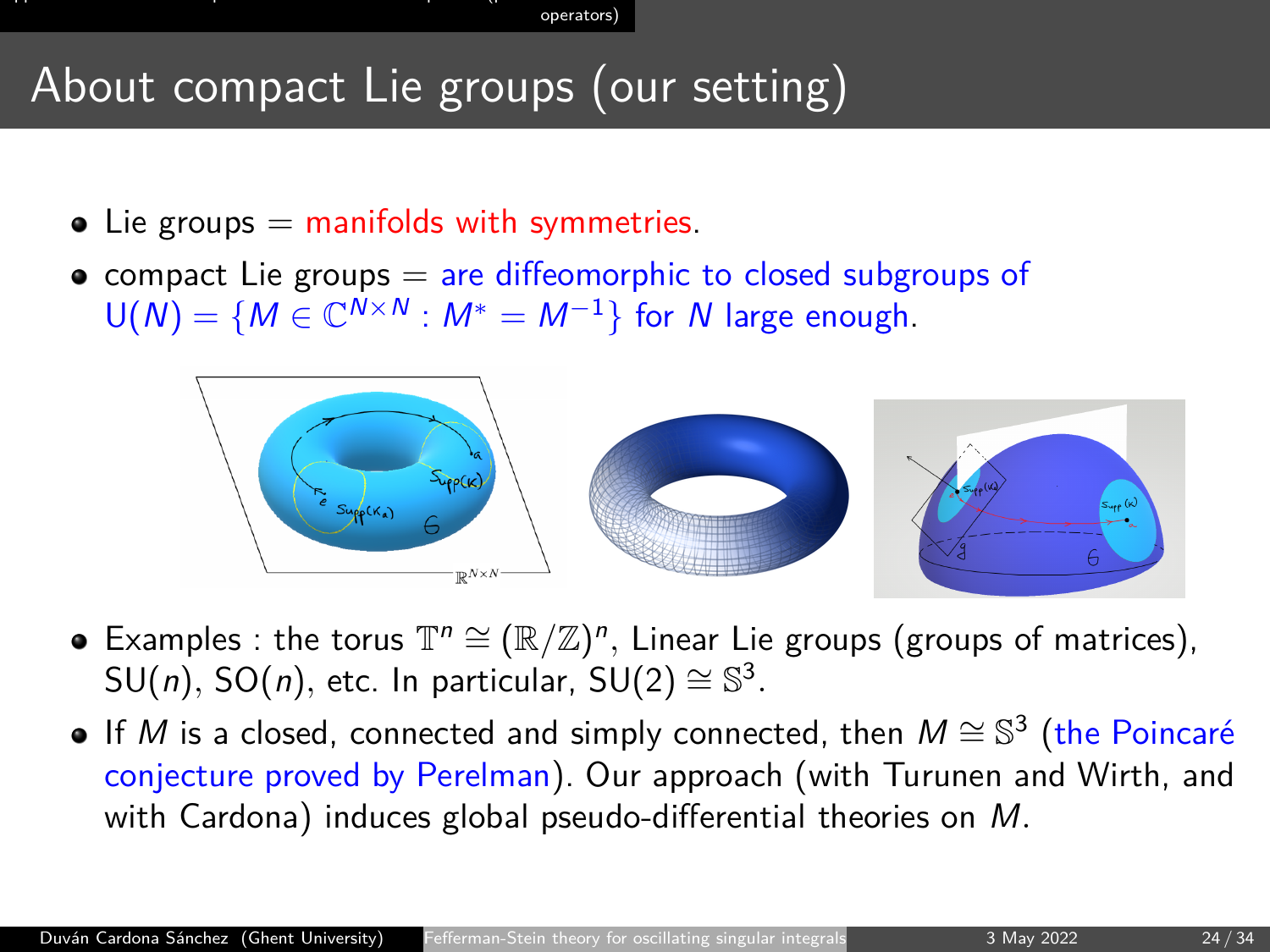# By applying Fefferman and Stein theorem on compact Lie groups to the fractional wave equation...

Let s ∈ R*.* The wave equation for the fractional Laplacian (−∆)*<sup>θ</sup>*

$$
(II): \begin{cases} \frac{\partial^2 u}{\partial t^2} = -(-\Delta_G)^\theta u, & u \in \mathscr{D}'([0,T] \times G) \\ u(0,x) = f_0, u_t(0,x) = f_1 \end{cases}
$$
 (25)

where  $0 \le \theta \le 1$ , satisfies the a-priori-estimates

$$
||u(x,t)||_{L_s^{1,\infty}} := ||(1-\Delta_G)^{\frac{s}{2}}u(x,t)||_{L^{1,\infty}} \leq C_t \left(||f_0||_{L_{s+\frac{\rho\theta}{2}}} + ||f_1||_{L_{s+\theta(\frac{\rho}{2}+1)}}\right),\tag{26}
$$

and

$$
||u(x,t)||_{H_s^1} := ||(1-\Delta_G)^{\frac{s}{2}}u(x,t)||_{H^1} \leq C_t \left(||f_0||_{H^1_{s+\frac{n\theta}{2}}} + ||f_1||_{H^1_{s+\theta(\frac{n}{2}+1)}}\right).
$$
\n(27)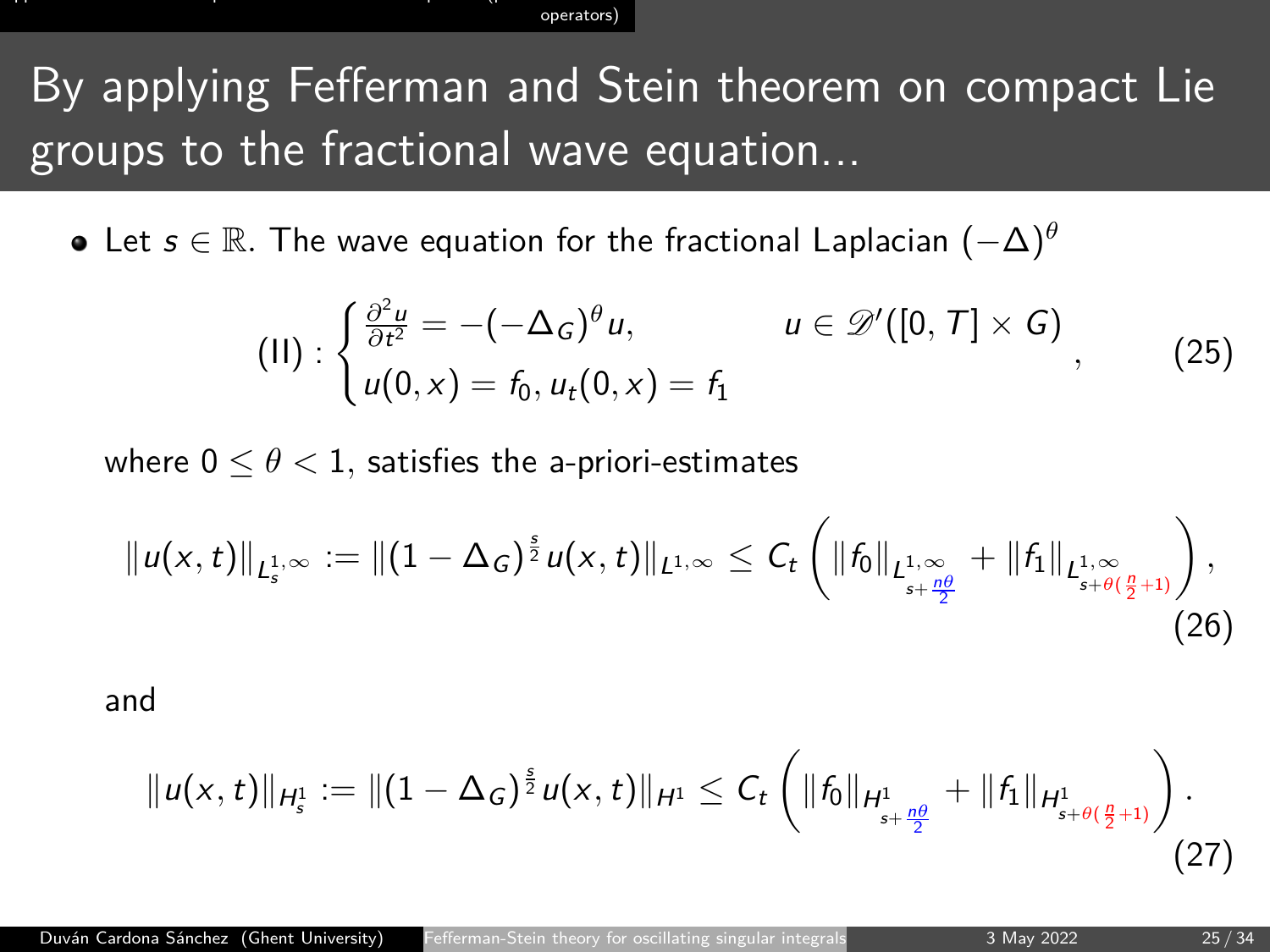# Remark

- Cardona, D. Ruzhansky, M. Oscillating singular integral operators on compact Lie groups revisited. submitted. arXiv :2202.10531.
- Delgado, J. Ruzhansky, M. Lp bounds for pseudo-differential operators on compact Lie groups, J. Inst. Math. Jussieu, 18, no. 3, 531-559, 2019.
- Cardona, D., Delgado, J., Ruzhansky, M. Lp-bounds for pseudo-differential operators on graded Lie groups. J. Geom. Anal. Vol. 31, 11603-11647, (2021). arXiv :1911.03397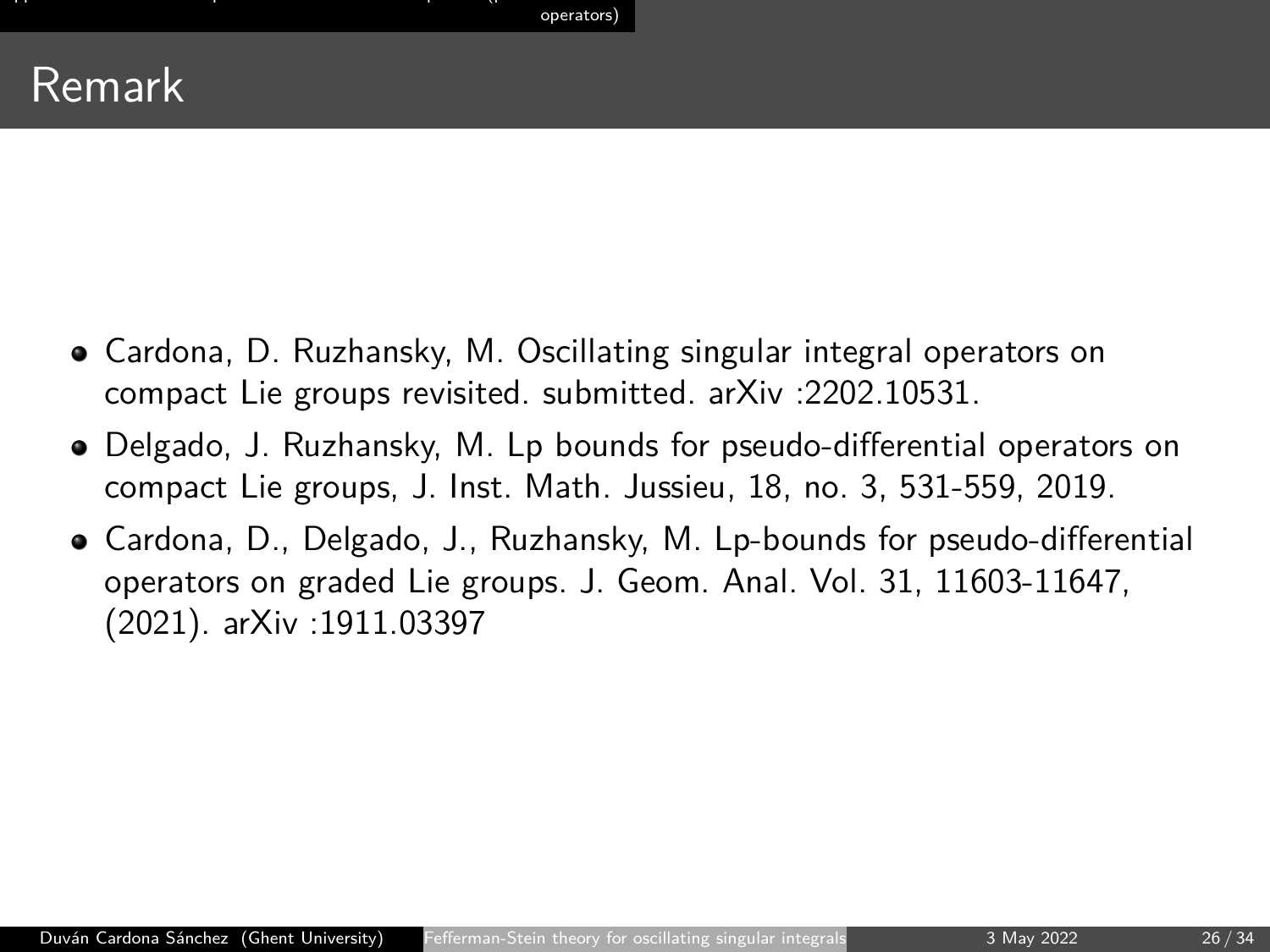- <span id="page-26-0"></span>**[Motivations](#page-3-0)**
- <sup>3</sup> [Fundamental theorem of singular integrals](#page-10-0)
- <sup>4</sup> [Applications to elliptic regularity](#page-13-0)
- <sup>5</sup> [Oscillating singular integrals](#page-16-0)
- [Applications to the wave equation for the fractional Laplacian](#page-19-0) [\(pseudo-differential operators\)](#page-19-0)

<sup>7</sup> [Necessary and sufficient conditions for the wave equation \(Fourier integral](#page-26-0) [operators\)](#page-26-0)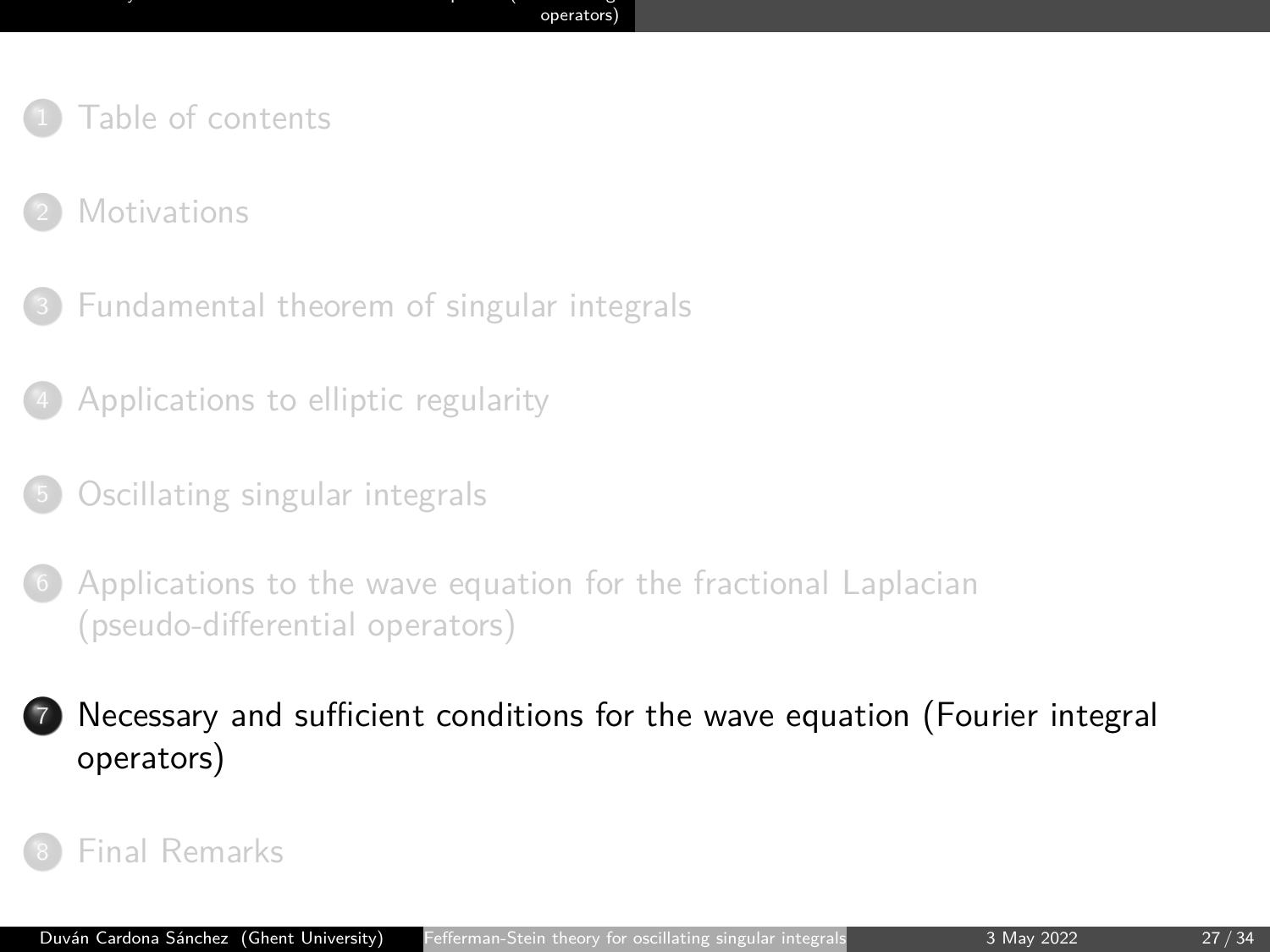[Necessary and sufficient conditions for the wave equation \(Fourier integral](#page-26-0) [operators\)](#page-26-0)

# The case  $\theta = 1$  (the hyperbolic case)

$$
(II): \begin{cases} \frac{\partial^2 u}{\partial t^2} = \Delta u, & u \in \mathscr{D}'([0,T] \times \mathbb{R}^n) \\ u(0,x) = f_0, u_t(0,x) = f_1 \end{cases}
$$
 (28)

The solution is given by

$$
u(x,t) = e^{it\sqrt{-\Delta}}f_{+} + e^{it\sqrt{-\Delta}}f_{-}
$$
 (29)

where

$$
f_+:=\frac{1}{2}(f_0-i\sqrt{-\Delta}^{\theta}f_1),\,f_-:=\frac{1}{2}(f_0+i\sqrt{-\Delta}^{\theta}f_1).
$$

Indeed, one re-writes the solution as follows

$$
u(x,t)=(1-\Delta)^{\frac{m}{2}}A_{t}f_{+}+(1-\Delta)^{\frac{m}{2}}A_{t}f_{-}, m=(n-1)/2,
$$
 (30)

where the time-dependent (Lagrangian distribution)  $K_t$  of the (Fourier integral) operator

$$
A_t := (1 - \Delta)^{-\frac{m}{2}} e^{it\sqrt{-\Delta}}, \qquad (31)
$$

satisfies...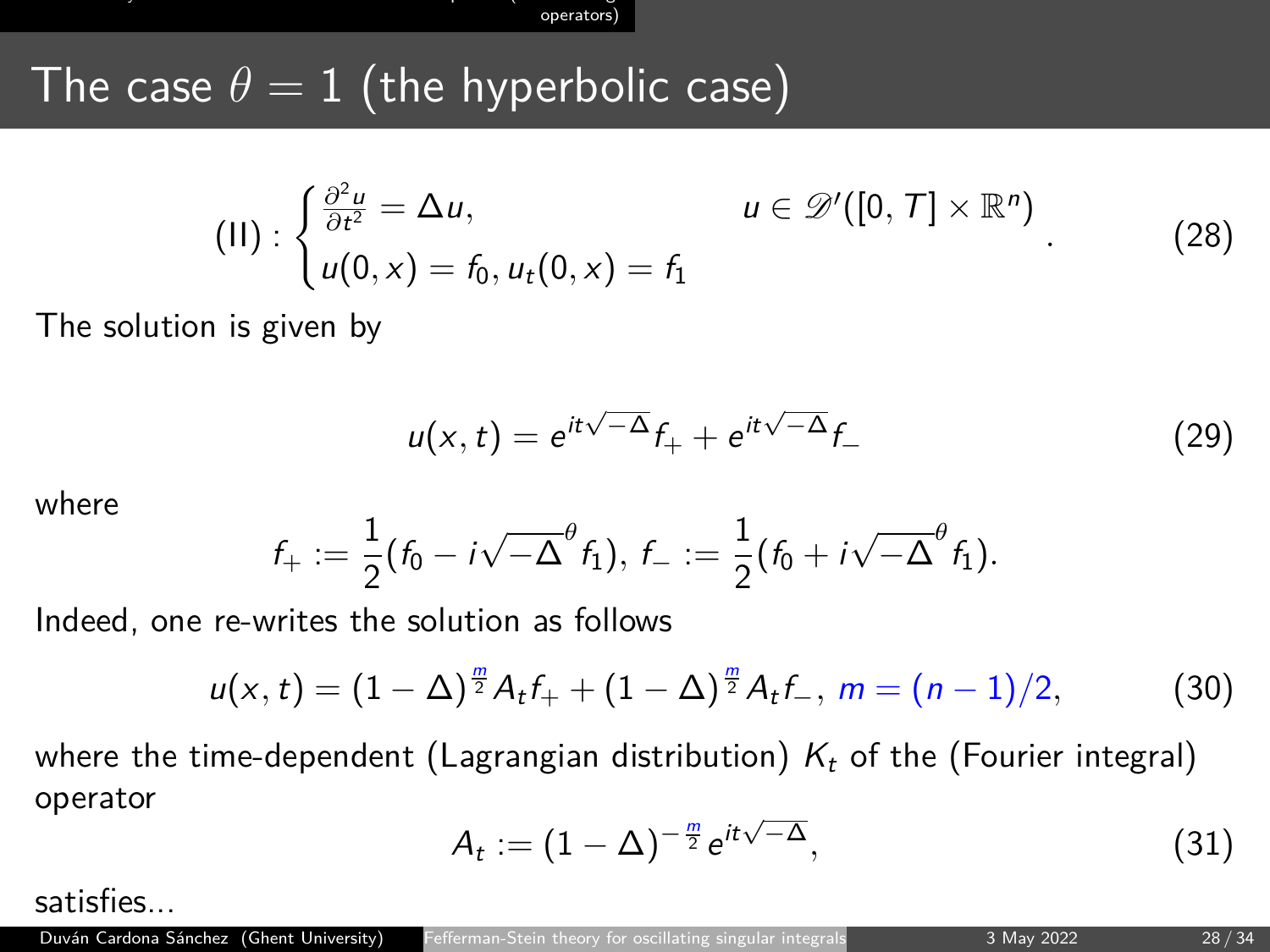[Necessary and sufficient conditions for the wave equation \(Fourier integral](#page-26-0) operator

# Seeger, Sogge, Stein, 1991 (Annals of Math.)  $+$  Terence Tao, 2004 (J. Aust. Math. Soc.)

#### Theorem (Seeger, Sogge, Stein  $+$  Tao)

Let us consider for any t *>* 0*,* the Fourier integral operator

$$
A_t := (1 - \Delta)^{-\frac{m}{2}} e^{it\sqrt{-\Delta}}.
$$
\n(32)

Then,  $A_t: L^1(\mathbb{R}^n) \to L^{1,\infty}(\mathbb{R}^n)$  is bounded. Moreover,  $A_t: H^1(\mathbb{R}^n) \to L^1(\mathbb{R}^n)$  is bounded where  $H^1(\mathbb{R}^n)$  denotes the Hardy space.

 $||g||_{L^{1,\infty}(\mathbb{R}^n)} := \sup_{\lambda>0} \lambda |\{x: |g(x)|>\lambda\}| < \infty.$ 

$$
\bullet \ \Vert g \Vert_{H^1(\mathbb{R}^n)} := \Vert \sup\nolimits_{\lambda >0} \vert e^{-\lambda \Delta} g \vert \Vert \vert_{L^1(\mathbb{R}^n)} < \infty.
$$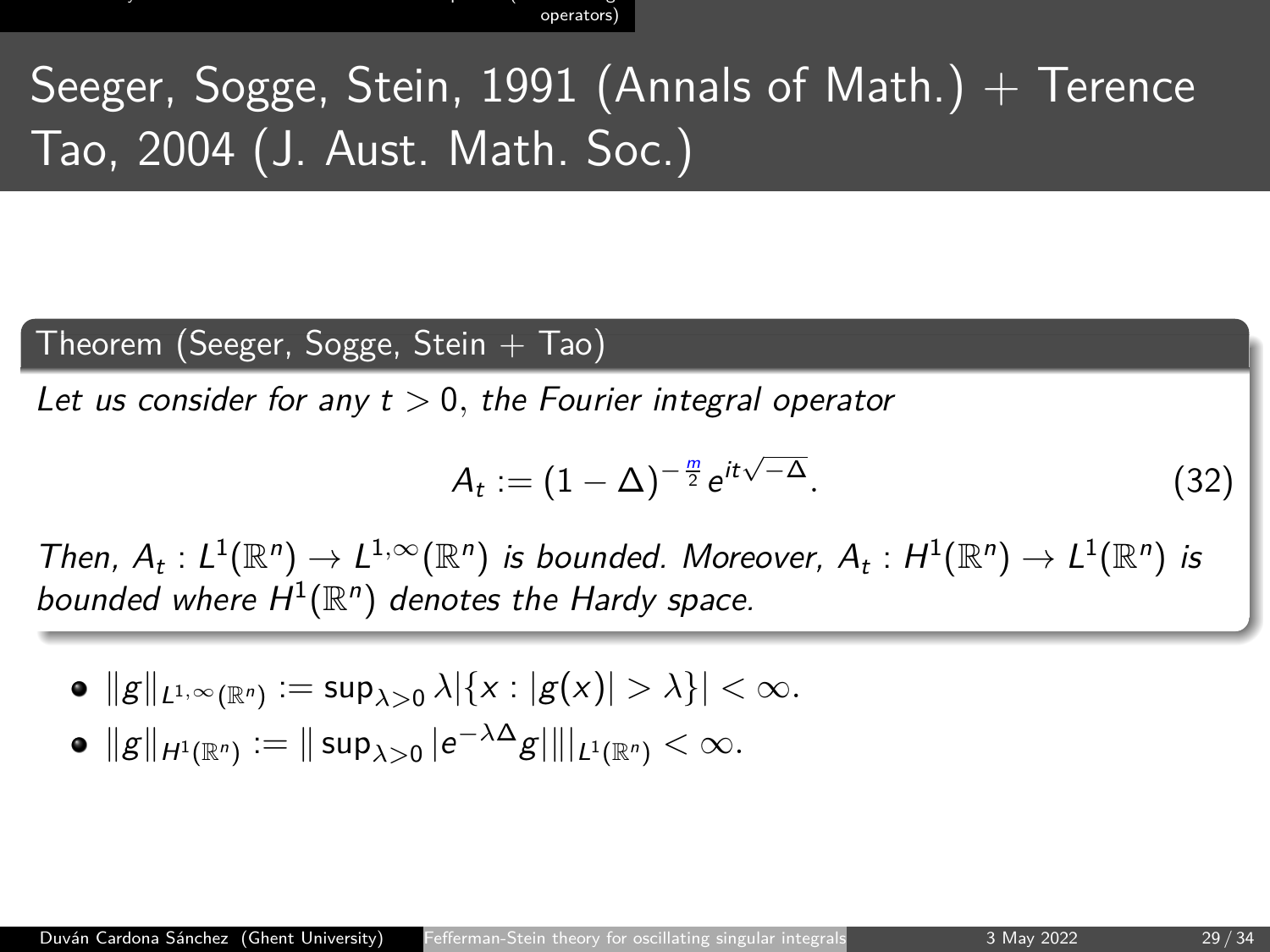[Necessary and sufficient conditions for the wave equation \(Fourier integral](#page-26-0) [operators\)](#page-26-0)

# By applying Seeger, Sogge and Stein+ Terry Tao's theorem ..

• Let  $s \in \mathbb{R}$ . The wave equation

$$
(II) : \begin{cases} \frac{\partial^2 u}{\partial t^2} = \Delta u, & u \in \mathscr{D}'([0, T] \times \mathbb{R}^n) \\ u(0, x) = f_0, u_t(0, x) = f_1 \end{cases}
$$
 (33)

#### satisfies the a-priori-estimates

$$
||u(x,t)||_{L_s^{1,\infty}} := ||(1-\Delta)^{\frac{s}{2}}u(x,t)||_{L^{1,\infty}} \leq C_t \left(||f_0||_{L_{s+\frac{n-1}{2}}} + ||f_1||_{L_{s+\frac{n+1}{2}}} \right),\tag{34}
$$

and

$$
||u(x,t)||_{H_s^1} := ||(1-\Delta)^{\frac{s}{2}}u(x,t)||_{H^1} \leq C_t \left(||f_0||_{H_{s+\frac{n-1}{2}}^1} + ||f_1||_{H_{s+\frac{n+1}{2}}^1}\right). \tag{35}
$$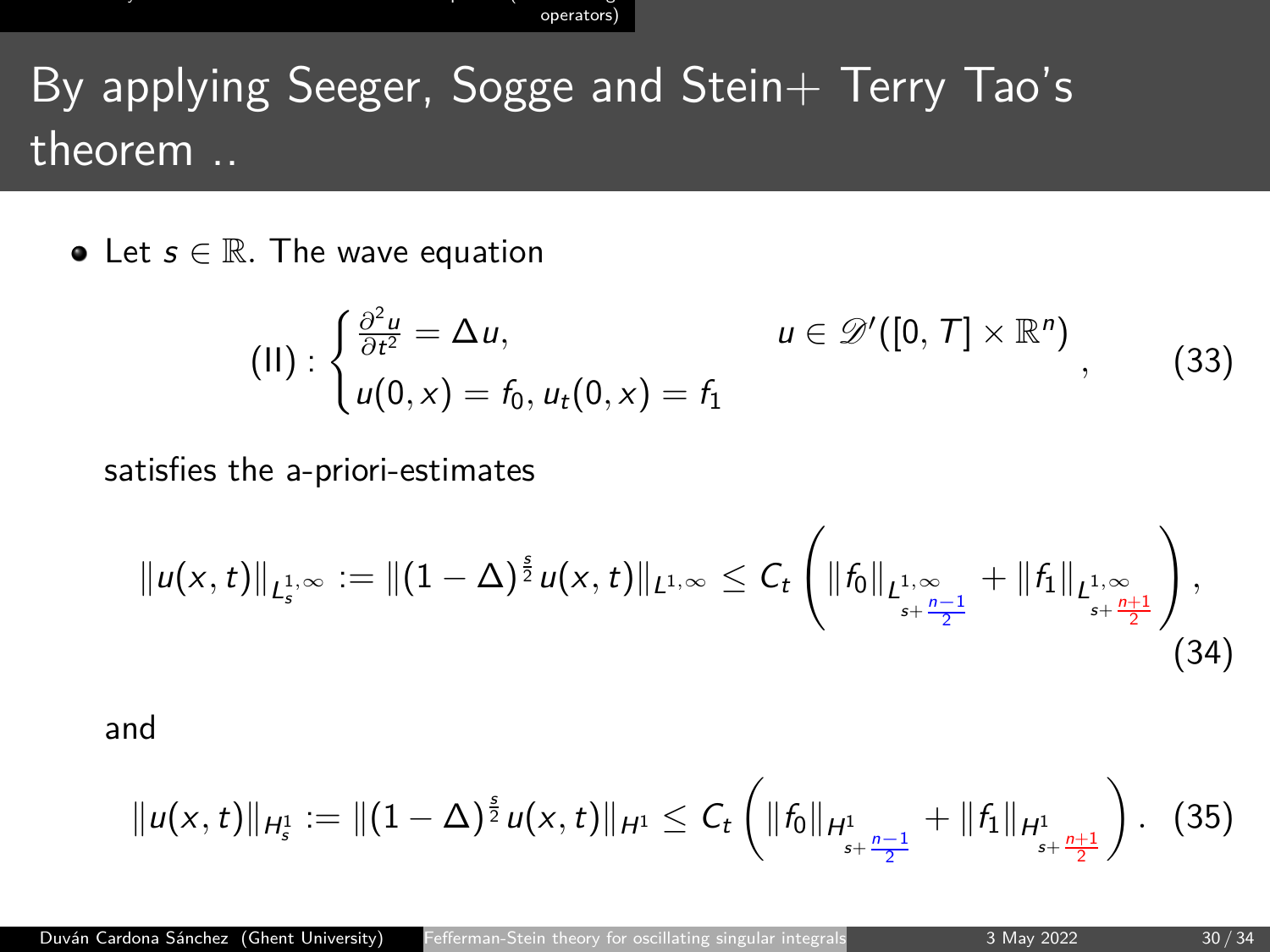Sharpness of these estimates for general classes of Fourier integral operators

- Ruzhansky, M. On the sharpness of Seeger-Sogge-Stein orders. Hokkaido Math. J., 28, no. 2, 357–362, 1999.
- Cardona, D., Ruzhansky, M. Sharpness of Seeger-Sogge-Stein orders for the weak (1,1) boundedness of Fourier integral operators., to appear in, Archiv der Mathematik, 2022.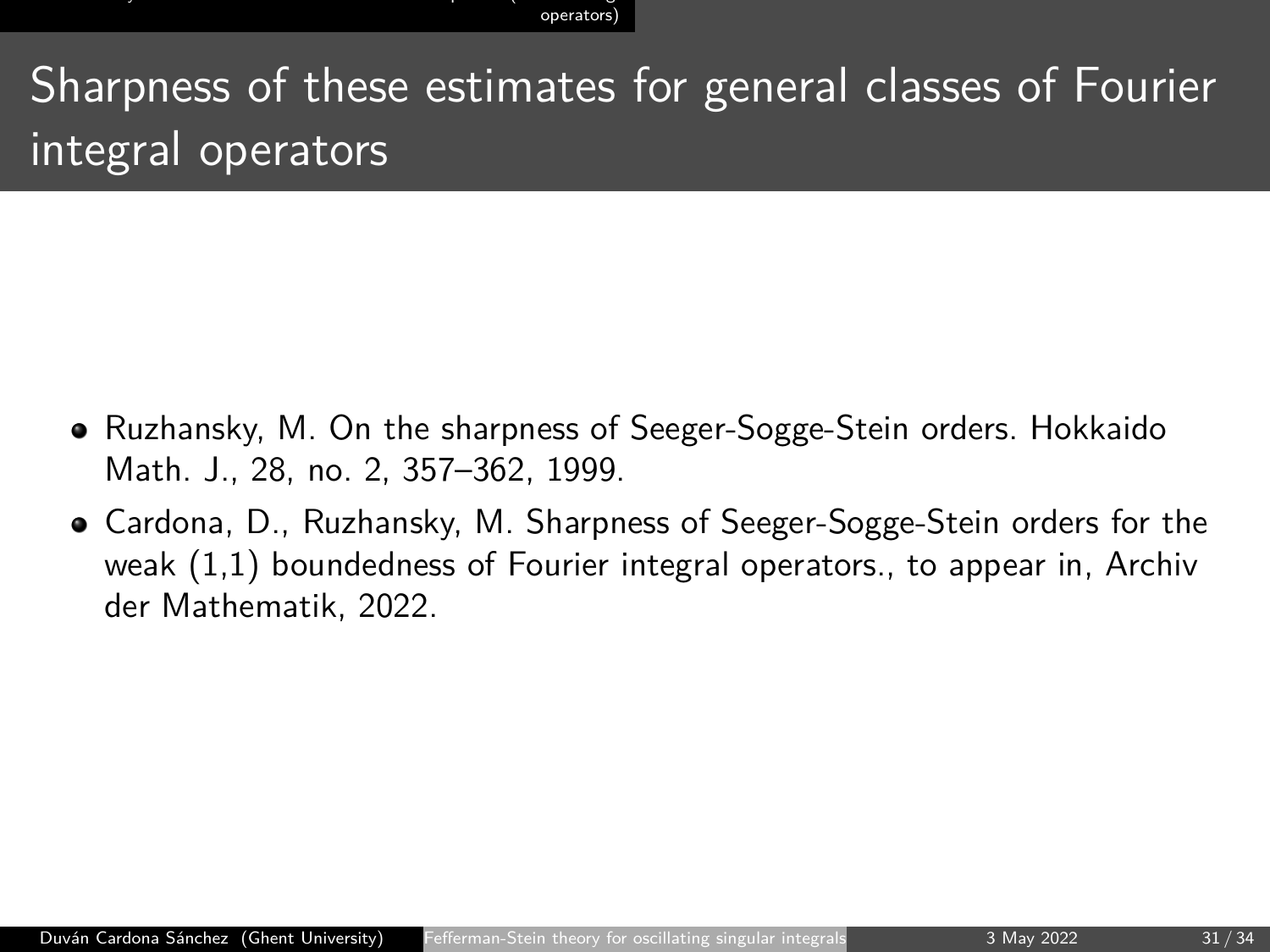- <span id="page-31-0"></span>[Table of contents](#page-1-0)
- **[Motivations](#page-3-0)**
- <sup>3</sup> [Fundamental theorem of singular integrals](#page-10-0)
- <sup>4</sup> [Applications to elliptic regularity](#page-13-0)
- <sup>5</sup> [Oscillating singular integrals](#page-16-0)
- [Applications to the wave equation for the fractional Laplacian](#page-19-0) [\(pseudo-differential operators\)](#page-19-0)
- <sup>7</sup> [Necessary and sufficient conditions for the wave equation \(Fourier integral](#page-26-0) [operators\)](#page-26-0)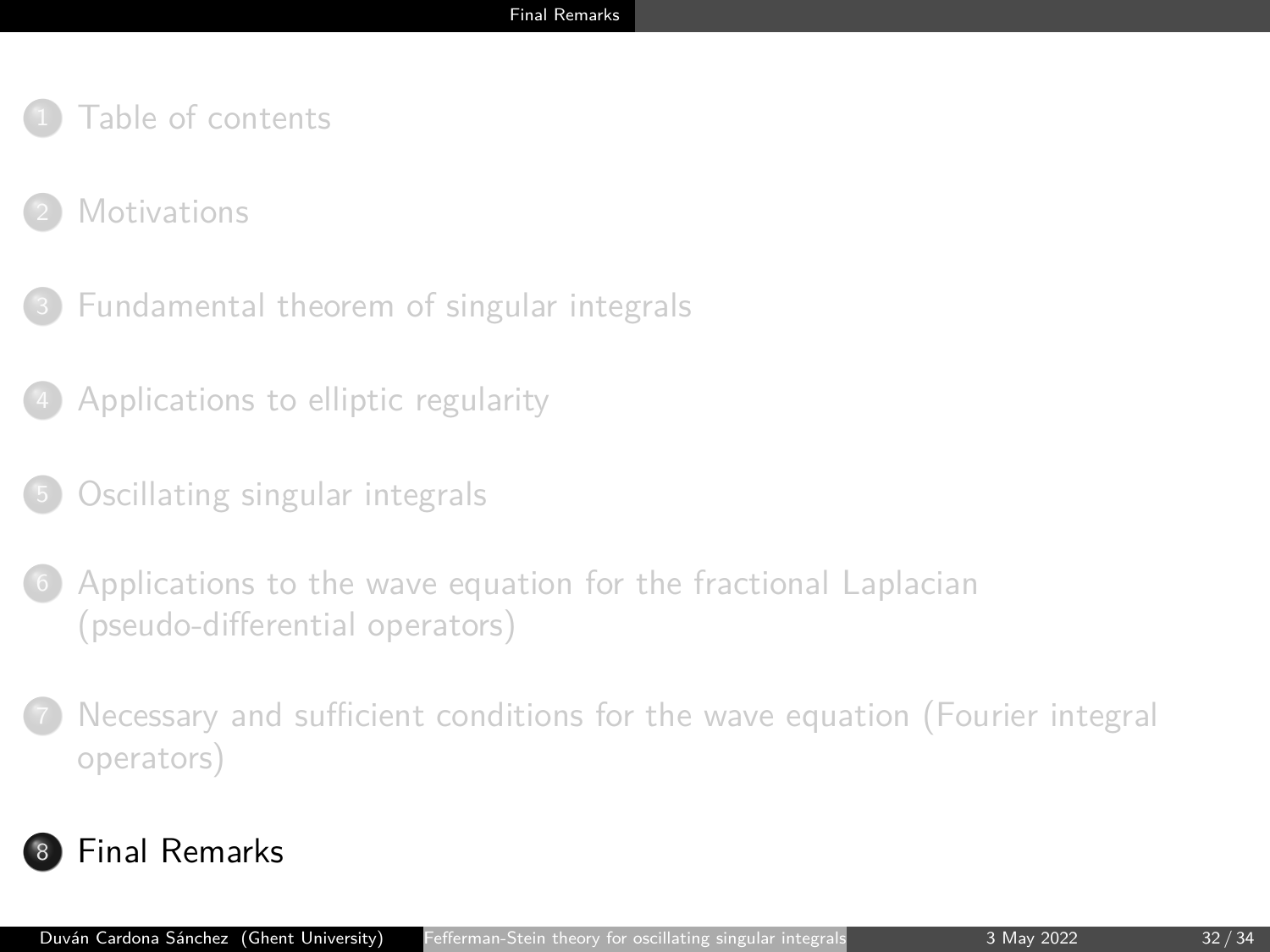- Harmonic analysis (the sudy of the Fourier transform on Euclidean and non-Euclidean structures) is a powerful, malleable tool that can be shaped and used differently by various analysts (and non-analysts) to analize elliptic, subelliptic, hyperbolic and parabolic problems (using a-priori-estimates, Carleman estimates, etc).
- ▶ Cardona, D. Ruzhansky, M. Oscillating singular integral operators on compact  $\bullet$ Lie groups revisited. submitted.
	- ▶ Cardona, D. Ruzhansky, M. Boundedness of oscillating singular integrals on Lie groups of polynomial growth, submitted.
	- ▶ Cardona, D. Ruzhansky, M. [v1 : Weak  $(1,1)$  continuity and Lp-theory for oscillating singular integral operators],[v2 : Oscillating singular integral operators on graded Lie groups revisited], submitted.
	- ▶ Cardona, D., Ruzhansky, M. Sharpness of Seeger-Sogge-Stein orders for the weak (1,1) boundedness of Fourier integral operators., to appear in Archiv der Mathematik arXiv :2104.09695
	- ▶ Cardona, D., Delgado, J., Ruzhansky, M. Lp-bounds for pseudo-differential operators on graded Lie groups. J. Geom. Anal. Vol. 31, 11603-11647, (2021).